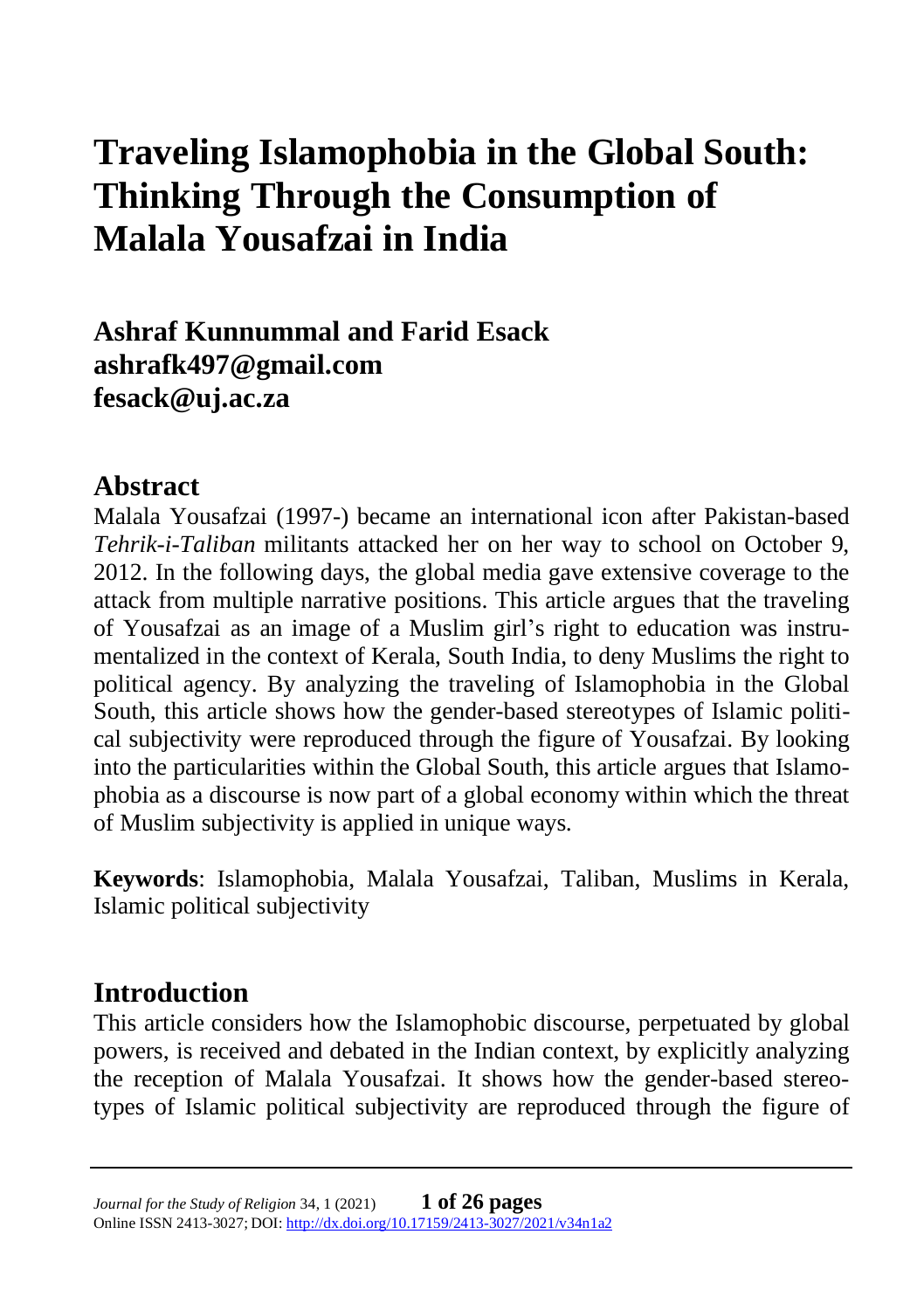#### *Ashraf Kunnummal and Farid Esack*

Yousafzai<sup>1</sup>. This article also contributes to the study of the construction of the Muslim 'other' in Indian politics by focusing on the perpetuation of Islamophobic discourses within the broader left-wing politics with reference to the case of the educational development of Muslims in the state of Kerala<sup>2</sup>. Finally, by looking into the particularities within the Global South, this article argues that Islamophobia as a discourse<sup>3</sup> is now part of a global economy within which the threat of Muslim subjectivity is applied in unique ways (Kasim 2018:1-16; Walters 2016:650-670).

There are two interrelated theoretical frameworks on Islamophobia studies that determine the arguments of this work. First, this article is built on the argument that Islamophobia as an apparatus<sup>4</sup> is produced in one place and

<sup>1</sup> In the public discourse, Yousafzai is routinely referred to by her first name 'Malala'. This article, however, following standard academic norms, uses her surname.

<sup>&</sup>lt;sup>2</sup> Kerala is a state in South India located in the South-West coast with a population of 33.4 million, of which Muslims constitute 26.6 percent (Zachariah 2016:9). Formed on November 1, 1956, it comprises of the British colonial regions of Travancore, Cochin, and Malabar.

<sup>&</sup>lt;sup>3</sup> As a 'discourse that travels between state, civil society, and citizens, that produces and organizes subjects, and that is used by subjects to govern themselves, Islamophobia could also be seen to embody what Michel Foucault formulated as a distinctive feature of modern governmentality' (Kaya 2011:24).

<sup>&</sup>lt;sup>4</sup> The concept of apparatus as a critical description of power is borrowed from the work of Giorgio Agamben (2009:1-24). Foucault departs from the conception of apparatus as an ideology, especially from the works of Louis Althusser (Agamben 2009:1-24). Foucault (2015:230) explicitly rejects the idea of an ideological state apparatus as a way to describe the various forms of power. Instead, he proposes the idea of *dispotif* (apparatus) as a way to speak about power (cf. Agamben 2009:2). Agamben further elaborates on the idea of apparatus by Foucault: 'I shall call an apparatus literally anything that has in some way the capacity to capture, orient, determine, intercept, model, control, or secure the gestures, behaviors, opinions, or discourse of living beings. Not only, therefore, prisons, madhouses, the panopticon, schools, confession, factories, disciplines, juridical measures, and so forth (whose connection with power is in a certain sense evident), but also the pen, writing, literature, philosophy, agriculture, cigarettes, navigation, computer, cellular telephones and – why not language itself, which is perhaps the most ancient apparatus – one in which thousands and thousands of years ago primate inadvertently let himself be captured, probably without realizing the consequence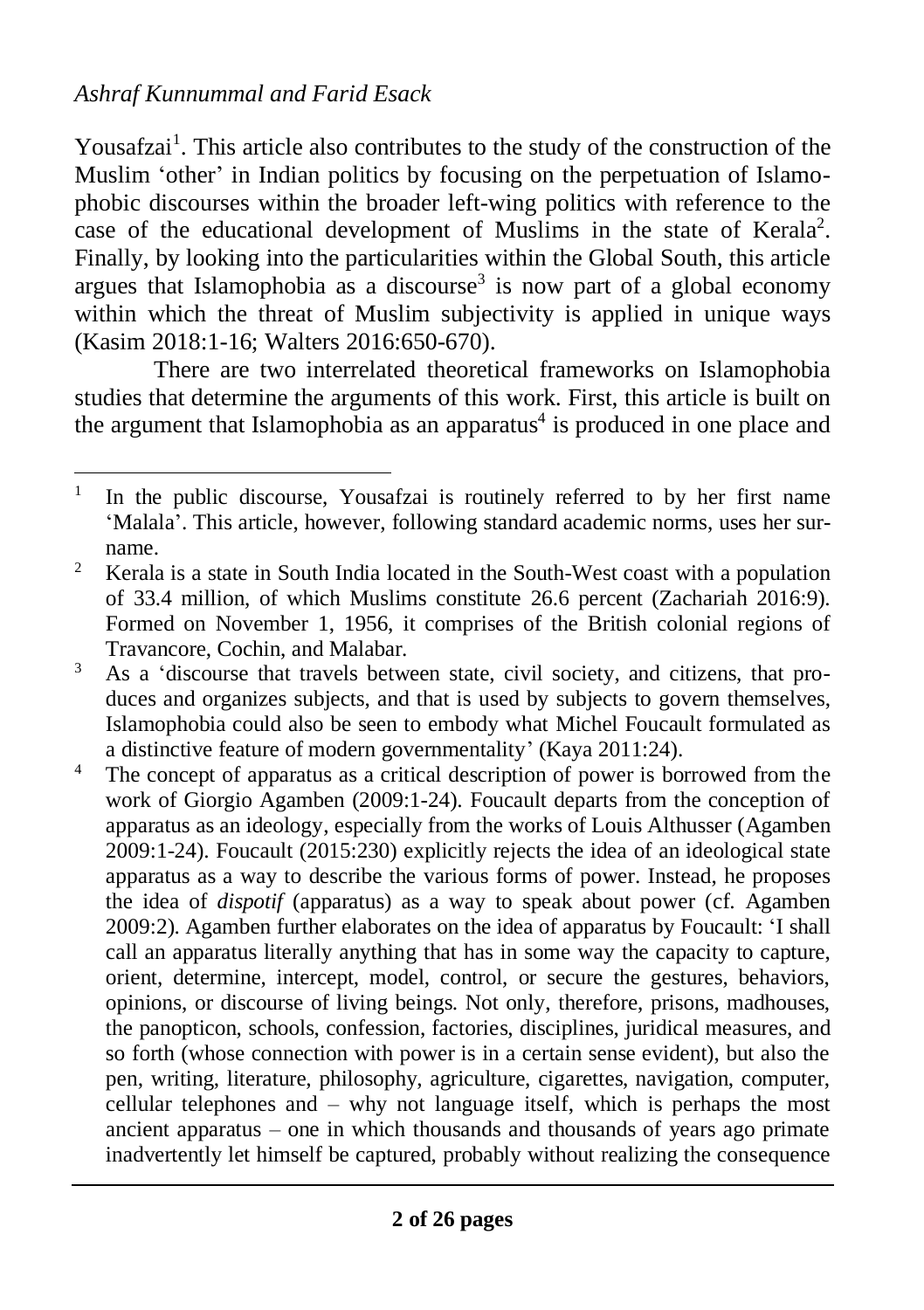context, and travels to other places and contexts (Vakil 2010:274). Second, we draw attention to how the place of reception of Islamophobia is different from the place of its production (cf. Vakil 2010:274). The rules that determine and guide the place of production of traveling Islamophobic apparatuses are different from those that govern the place of its reception. In the specific contextual background of this article, the rules that govern the production of Yousafzai as an Islamophobic apparatus in Pakistan are different from the ones that make the reception of Yousafzai possible in India (Qazi & Shah 2017:1597-1612). Thus, there is a need to interrogate Islamophobia as an apparatus that travels without its context and field of production and is inserted into differently configured fields of reception which, to a large extent, reframes its sense and functions (Vakil 2010:274).

Third, Islamophobia is not limited to the unjustified fear of the Muslim subjects. Still, it is an effort to deny the Muslim the right to practice politics by governing Muslim subjects in a particular direction (Sayyid 2014: 19). Therefore, there is a need to look into the context of the Muslim social force when the fear of Islam happens irrespective of left-wing and right-wing politics or a majority and minority context of contemporary nation-states that make Islamophobia a global apparatus of power (Massoumi, Mills, & Miller 2017:234).

### **The Birth of Malala Yousafzai and the Ghost of Taliban**

The year was 2012. Malala Yousafzai was a school child in the Swath Valley of Khyber Pakhtunkhwa province of Pakistan. On October 9, while on her way to school, the Pakistan-based *Tehrik-e-Taliban*<sup>5</sup> militants attacked her.

that he was about to face' (Agamben 2009:14). Islamophobia, thus as an apparatus, can travel without a context and find its meaning and produce subjects without the trace of its earlier inception in a particular setting to make it an exercise of power.

5 'Tehrik-e-Taliban literally means Taliban movement. In Afghanistan and elsewhere the movement is simply known as "the Taliban" whereas in Pakistan, it is often referred to by the full term. Taliban means "students" and is a reference to the origins of the movement when students in religious seminaries in Afghanistan and Pakistan abandoned their studies in 1991 to bring about some order based on Afghan tradition and a conservative interpretation of Islam in the wake of the chaos of a post-Soviet Afghanistan' (Kunnummal & Esack 2015:55).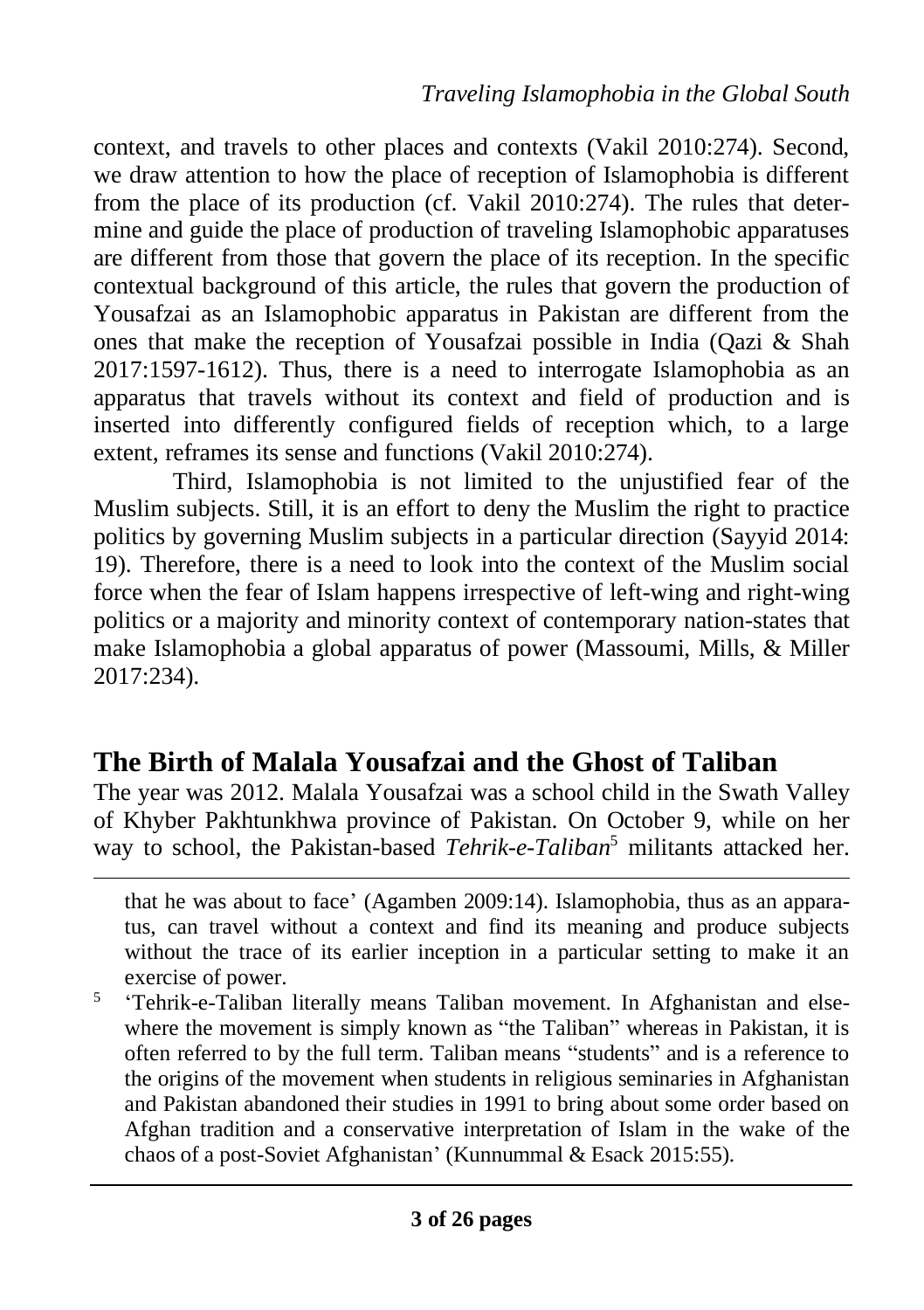She suddenly became an international icon with the global media providing extensive coverage to the attack from multiple narrative positions (Thomas & Shukul 2015:225-241; Douglas 2017:297-311). Continued reports in the media about the changing health condition of Yousafzai made her one of the most famous school children in the world, and she soon became a global celebrity who lectured on the values of child education, global peace, and the rights of children (Choudhary 2016:3). According to Shazia Sadaf (2017: 857), 'Malala's construction as an icon is built on the premise of female education because the theme of liberating women has a special resonance in the global War on Terror discourse'.

We should view the reception of Yousafzai in different contexts alongside the international, national, and local discourse on the Taliban (Kunnummal & Esack 2015:50). There are political conditions that made the global political icon of Yousafzai emerge from a pre-given Islamophobic political framework that depends on a reified and demonic representation of the figure of the Taliban (Kunnummal  $\&$  Esack 2015:54). It is the ghost of the Taliban that shapes and strengthens the victim's selfhood in the girl child of Yousafzai (Khurshid & Guerrero 2016:157-172). As David Tyrer and Salman Sayyid (2012:355) put it, '[J]ust as ghosts are commonly represented as alternately unreal or terrifyingly hyperreal, Islamophobia represents Muslims as a ghostly presence, as either unreal or as a hyper-real interruption to our consciousness'. Without the ghostly (absent) presence of the Taliban, the figure of Yousafzai would be less influential as an Islamophobic apparatus to travel and circulate the world.

The emergence of the Taliban as a discourse in the global Islamophobic vocabulary, has a history with significant political consequences. For example, analyzing Laura Bush's speech on November 7, 2001, just after the September 11, 2001 attacks against the twin towers of the World Trade Centre in New York and Pentagon in Washington DC, Leila Abu-Lughod (2013:32) argues:

> There was a constant slippage between the Taliban and terrorists so that they became almost one word  $-$  a kind of hyphenated monster identity: the 'Taliban – and terrorists'. Then there was the blurring of the very separate causes of Afghan women's suffering: Malnutrition, poverty, class politics, and ill health, and the more recent exclusion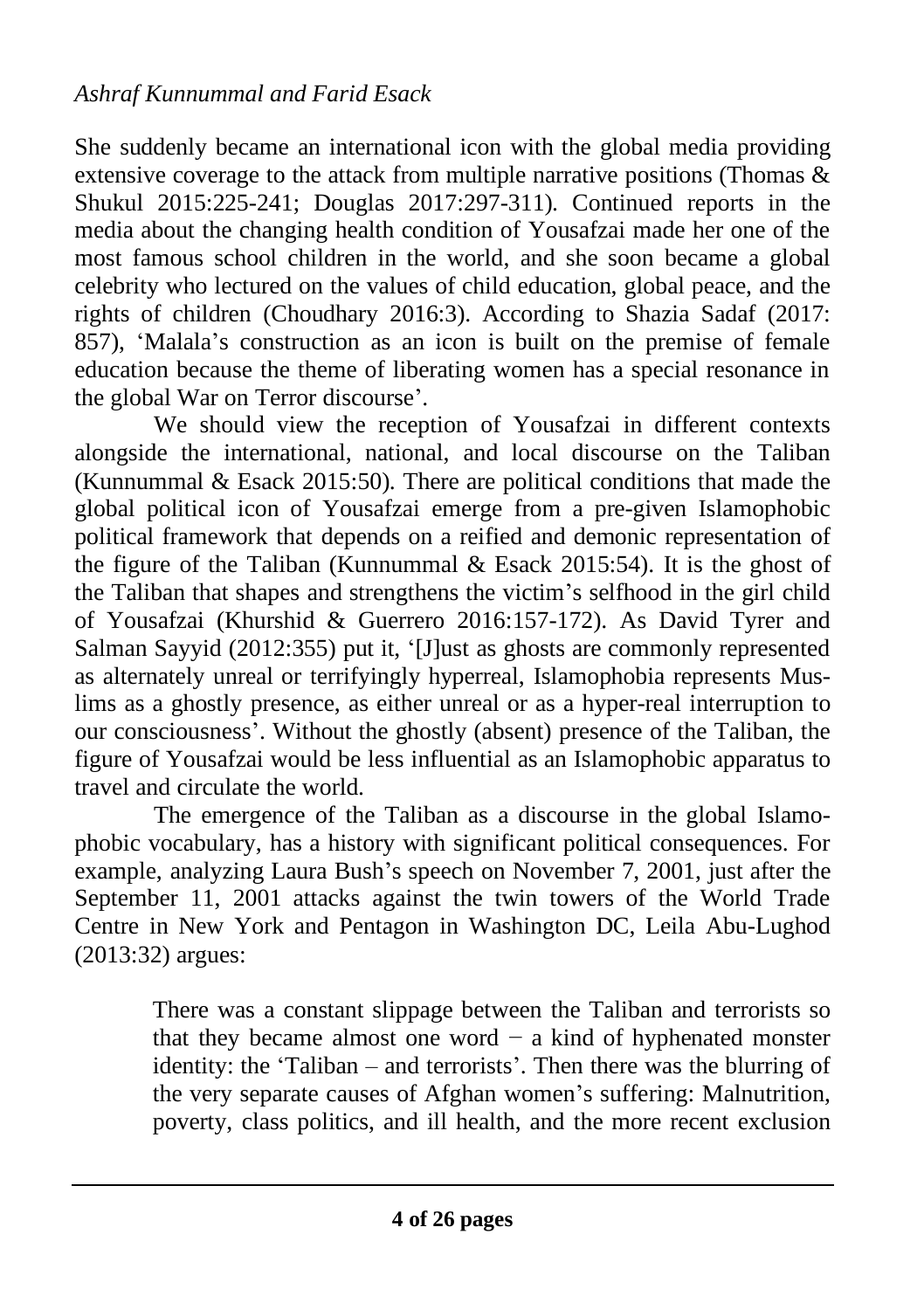under the Taliban from employment, schooling, and the joys of wearing nail polish.

In her speech, Bush also states that the Taliban used to divide what she calls the 'civilised people' whose hearts bleed for the women and children of Afghanistan, and the Taliban-terrorists, as she puts it, 'who impose their world on the rest of us' (Abu-Lughod 2013:32). These words have haunting resonances for anyone who studies colonial history and the use of women questioned in the colonial policy (Khoja-Moolji 2018:6; Arjana 2015:19-57)<sup>6</sup>.

### **Indian Discourse on Taliban: The Emergence of a New Muslim Metaphor**

The ghostly presence of the Taliban as a pretext to the new apparatus of traveling Islamophobia was already present when Yousafzai emerged in the Indian public sphere<sup>7</sup>. However, the way in which a Muslim figure becomes

<sup>6</sup> Shenila Khoja-Moolji (2018:6) presents a very insightful account of how she saw the colonial representation of the Muslim woman in need of saving when she examined the contemporary empowerment campaigns to do the same: 'Several years ago, I started examining the politics of race, gender, and religion in the deployment of the figure of the girl-in-crisis in girls' education and empowerment campaigns such as #Girl Effect, #BringBackOurGirls, and #IamMalala. I was reminded of how this girl resembles her predecessor, the "Moslem woman" or "Musalman woman" who, too, during the eighteenth and nineteenth centuries in colonial India, emerged as a figure to be saved from backward cultural practices of purdah, seclusion, early marriage, and religious superstitions. Colonial administrators, Christian missionaries, as well as Muslim social reformers – for different reasons – claimed that education would save/civilize/reform these women. Christian missionaries established schools for girls and initiated *zenana*visitation programs. The colonial administration established book prizes, encouraging local authors to write books in the vernacular for girls. Muslim reformers wrote didactic texts to educate women and girls, guiding them away from "superstitious" rituals and toward the "correct" practices of Islam'.

<sup>&</sup>lt;sup>7</sup> Talal Asad made the following remarks about the Indian public sphere after referring to the works of Partha Chatterjee: '[T]he publicly recognizable personality of the [Indian] nation is strongly mediated by representations of a reconstituted highcaste Hinduism, and those who do not fit into that personality are inevitably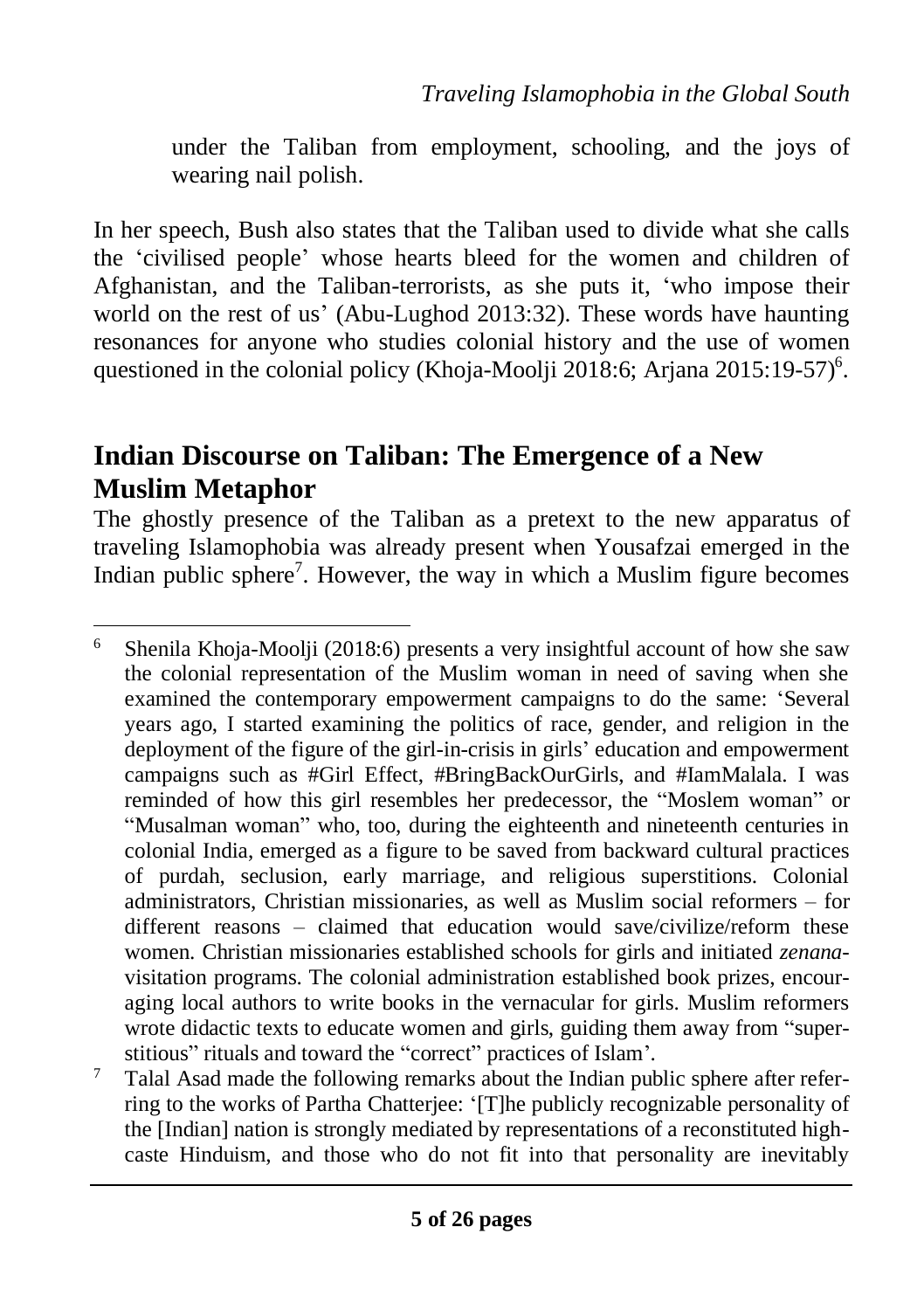#### *Ashraf Kunnummal and Farid Esack*

an essential metaphor of evil in the political lexicon in India has a long history of which the Taliban is only a later development (Ansari 2016:xiv)<sup>8</sup>. Indian Muslims ideologically represent the fundamental anxiety of 'the Indian nation<sup>39</sup> in its inception, especially after the partition of India in 1947 (Pandey 1999:610). However, after the weakening of state-centric nationalism, the emergence of globalization, and the attacks of September 11, 2001,

defined as religious minorities. This has often placed the "religious minorities" in a defensive position' (Asad 2003:9).

- 8 In the context of the colonial Indian subcontinent, 'fanatic' was one of the early political metaphors used to master the political mobilization of the Muslim community (Ansari 2016:74). The genealogy of the colonial political metaphor can be traced in the postcolonial Indian nation-state by examining the figure of a 'terrorist' and 'fundamentalist' (Ansari 2016:74). Ansari (2016:74) explains that 'the "fanatic" is commonly defined, "normed", as a person excessively, abnormally religious; s/he needs to be controlled. The "fanatic" looks backward to the "heathen", or the "pagan", one who believes in a different and "primitive" religion; s/he was to have been educated. The figure of the "fanatic" also looks forward to the "fundamentalist" or the "terrorist"; s/he can only be confined or killed. The "fanatic", the "fundamentalist", and the "terrorist" constantly appear in contemporary discourses representing attitudes that have to be condemned outright. However, the slow dissolve of the "heathen" and the "pagan" brings into relief the image of a refurbished "terrorist", pointing to a metonymic displacement within the metaphoric. Metaphors for the non-modern "other" seem to have undergone a substitution whereby it has acquired an exclusive "Islamic" tenor. Examining the figure of the "fanatic", as it evolved through colonial procedures and continues to "live" in various nationalist discourses is, hence, a necessity of our "secular-modern" times'.
- <sup>9</sup> The relationship between Muslims and nationalism in India has a troubled history and comparatively different from other communities in India. As Gyanendra Pandey (1999:610) puts it: 'The Hindus – or the majority of politically conscious Hindus, for there were in this view many who formed part of a large inert mass, and at least a few who were loyalists – were, in other words, nationalists first and foremost. Whether they were Hindu nationalists or secular nationalists was a subsidiary question. All Muslims were, however, Muslims. And the matter of political inactivity or inertia made little difference in this instance. Some Muslims were advocates of "Indian" nationalism, and hence "Nationalist Muslims". The remainder…however, in town and country, north and south, handloom workshop or building site, modest hut or railway quarters were not likely to be supporters of Indian nationalism on account of their being Muslim'.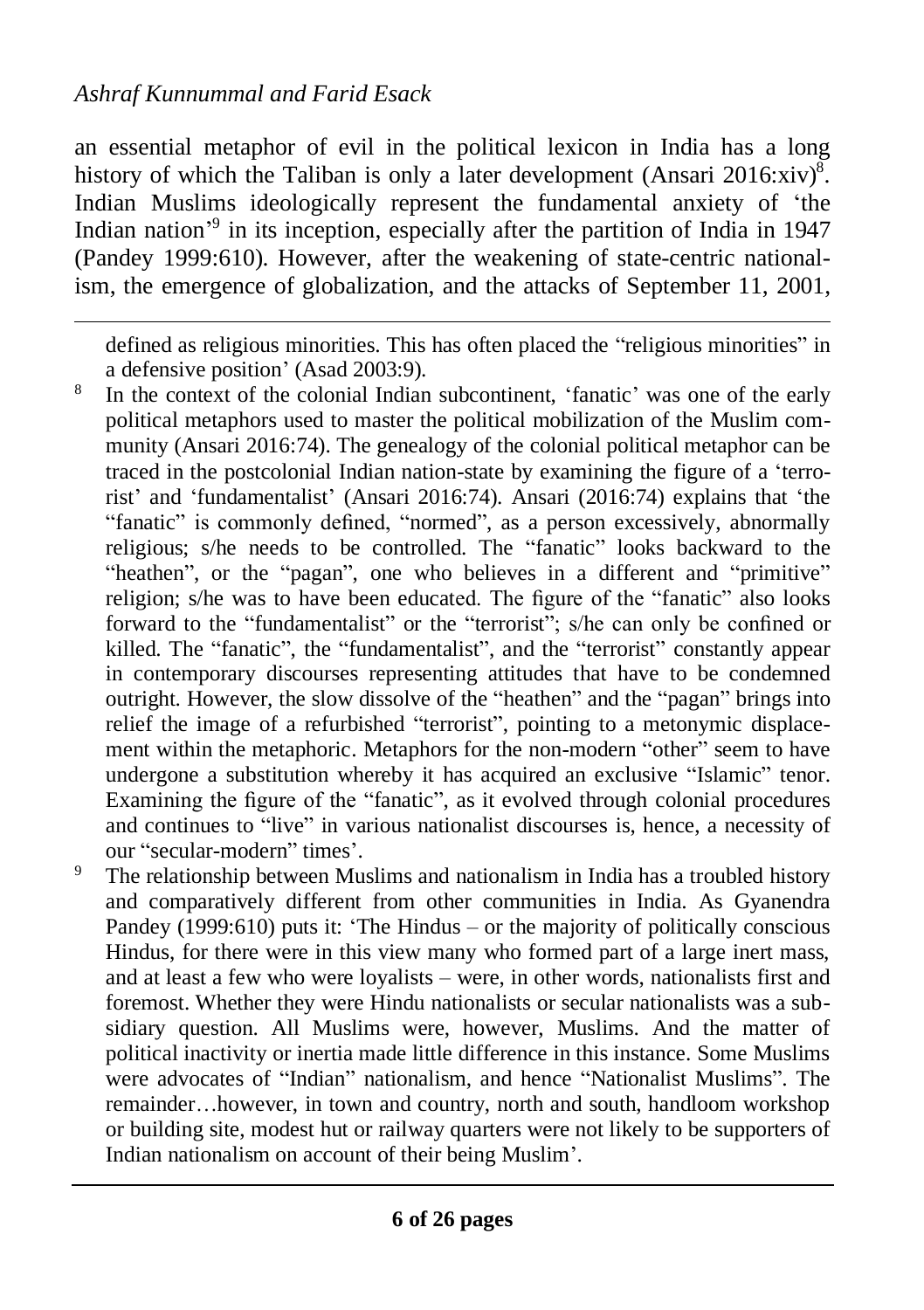the 'local', 'national' Muslim threat started to shift into a global threat of the Taliban and eventually replaced many local variances of Islamophobic metaphors as 'separatists', 'extremists', 'communalists', and 'anti-nationalists' (Ahmad 2013a:328).

In the development of global politics, especially after September 11,  $2001$ , specific Muslim signifiers became a powerful political metaphor<sup>10</sup> to denote anything that the global hegemonic powers oppose (Dabashi 2013:99). '[Muslim m]etaphor is cerebral. It has nothing to do with facts, defies reason, commands reaction, compliance, response' (Dabashi 2013:99). The Taliban as a Muslim-related metaphor was one of the episodes in the recent history of global metaphor-making. It has evolved into a state where any form of religiously inspired political expression from the side of the Muslims that is unfavorable to the Indian nationalist imagination is named 'Talibanism'<sup>11</sup>. Hamid Dabashi (2013:100) argues that these political metaphors are not riskfree words, a casual slippage, and just another instance of lazy use of language. On the contrary, it forms part of a subversive surplus that demands a radical interrogation of the most basic categories and arguments that these metaphors signify. Islamophobic metaphors thus deny the right of selfexpression for Muslims as social agents and political subjects $12$ .

The language of violence, especially after September 11, 2001, in the Indian public sphere, is that even the systemic Hindu right-wing violence (commonly referred to as 'Hindutva violence' <sup>13</sup>) is now referred to as a form

<sup>&</sup>lt;sup>10</sup> Metaphor (one word for another) and metonymy (one term with another) are the two axis of a language in which a partial – however, unsuccessful – hegemonic fixation of the meaning is achieved (Stavrakakis 2007:69).

 $11$  It means that a political engagement with language reveals not simply 'the constitution of meaning, however, terminology is poetical in the sense that repeated attention to it can draw attention to the enigmatic nature of language itself' (Murray & Whyte 2011:7).

<sup>&</sup>lt;sup>12</sup> The notion of epistemic Islamophobia by Ramon Grosfuguel (2012:24) is helpful in understanding the relationship between politics of language when we consider the Muslim agency as an 'epistemological battleground about the definition of the priorities in the world today'.

<sup>&</sup>lt;sup>13</sup> According to Aloysius (1994:1452), 'Hindutva as a communalism of vertically constructed communities is the dominant [Hindu] caste's response to the emergence of the Indian version of "class-struggle". Setting up of the two religious monoliths [Muslim versus Hindu], thus, is intended to cover up and suppress the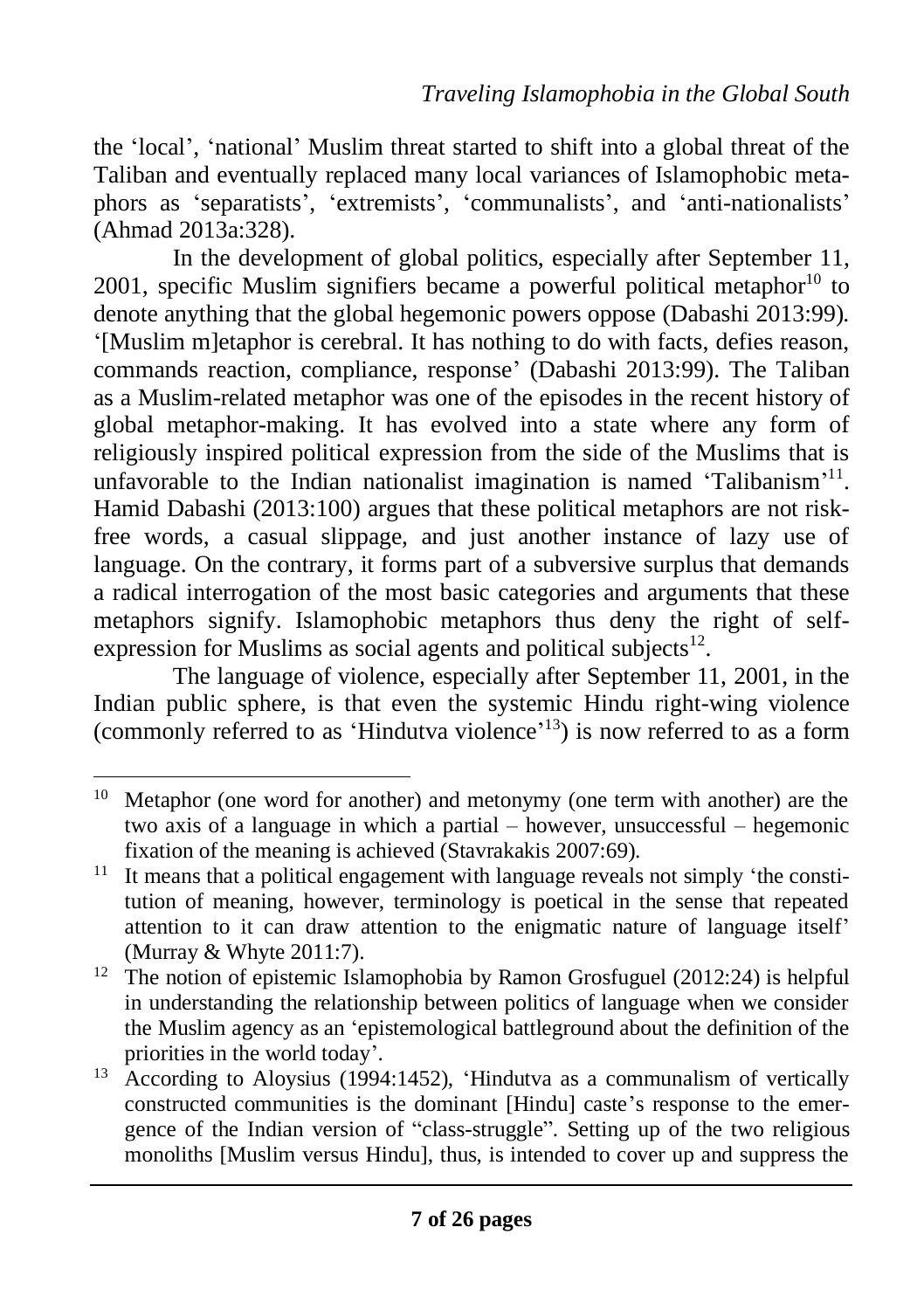of Talibanism. The twisted use of a Muslim-related political metaphor was not the sole agenda of Hindu right-wing parties to tarnish the image of Islam or Muslims. Talibanism also became a political metaphor for those who oppose the right-wing Hindutva violence and to prevent attacks against Muslim minorities<sup>14</sup>.

Several prominent Indian literary figures and various state award winners returned their Sahitya Akademi Awards<sup>15</sup> and other honors in reaction to the right-wing Hindutva repression of dissenting writers, Muslim minorities and *Dalits*<sup>16</sup>, in the wake of the electoral rise of a fascist government of the Hindu right-wing nationalist party, Bharatiya Janata Party (BJP)<sup>17</sup> between 2014 and 2019. Yet, these same 'enlightened dissidents' started framing the growing rise of Hindu right-wing nationalism as a form of Talibanization. For example, Dinesh Abrol, a scientist and professor at

growth of the class-like formations that have threatened the traditional solidarity time and again in modern history'.

- $14$  However, from an anti-caste position, the progressive left response to Hindutva is inadequate to understand the politics of Hindutva and has certain structural limitations. 'Seeing the problem purely at the level of the Hindus vs. Muslims and the multiplying prayer meetings and *Sadhbhavana* [goodwill] committees may to some extent reduce rioting but the permeation of the society and polity by the poison of Hindutva cannot thus be contained…In short, the problem of Hindutva cannot be reduced to the issue of religion. Caste plays a major role in determining the politics of Hindutva and it is an important missing link that many leftist and Muslim commentators do not want to address while giving an explanation for anti-Muslim violence in India' (Aloysius 1994:1452).
- <sup>15</sup> The Sahitya Akademi Award is a literary honor which the Sahitya Akademi annually confers on writers of the most exceptional literary work published in any of the major Indian languages. The award was established in 1954 in India after independence.
- <sup>16</sup> 'Dalit' means 'broken people' in the language of Marathi. Later, in the 1970s, the term 'Dalit' became a name to denote the social mobilization of the formerly untouchable mass to form a distinct political identity (Rawat & Satyanarayana 2016:2).
- <sup>17</sup> Describing the BJP (Bharatiya Janata Party or Indian People's Party) as fascist is debatable even among members of the leftist parties (Vanaik 2017:18-21). Recent studies researching on the comparative perspectives of European fascism and Indian fascism, however, find significant similarities between these two types of fascism (Banaji 2016).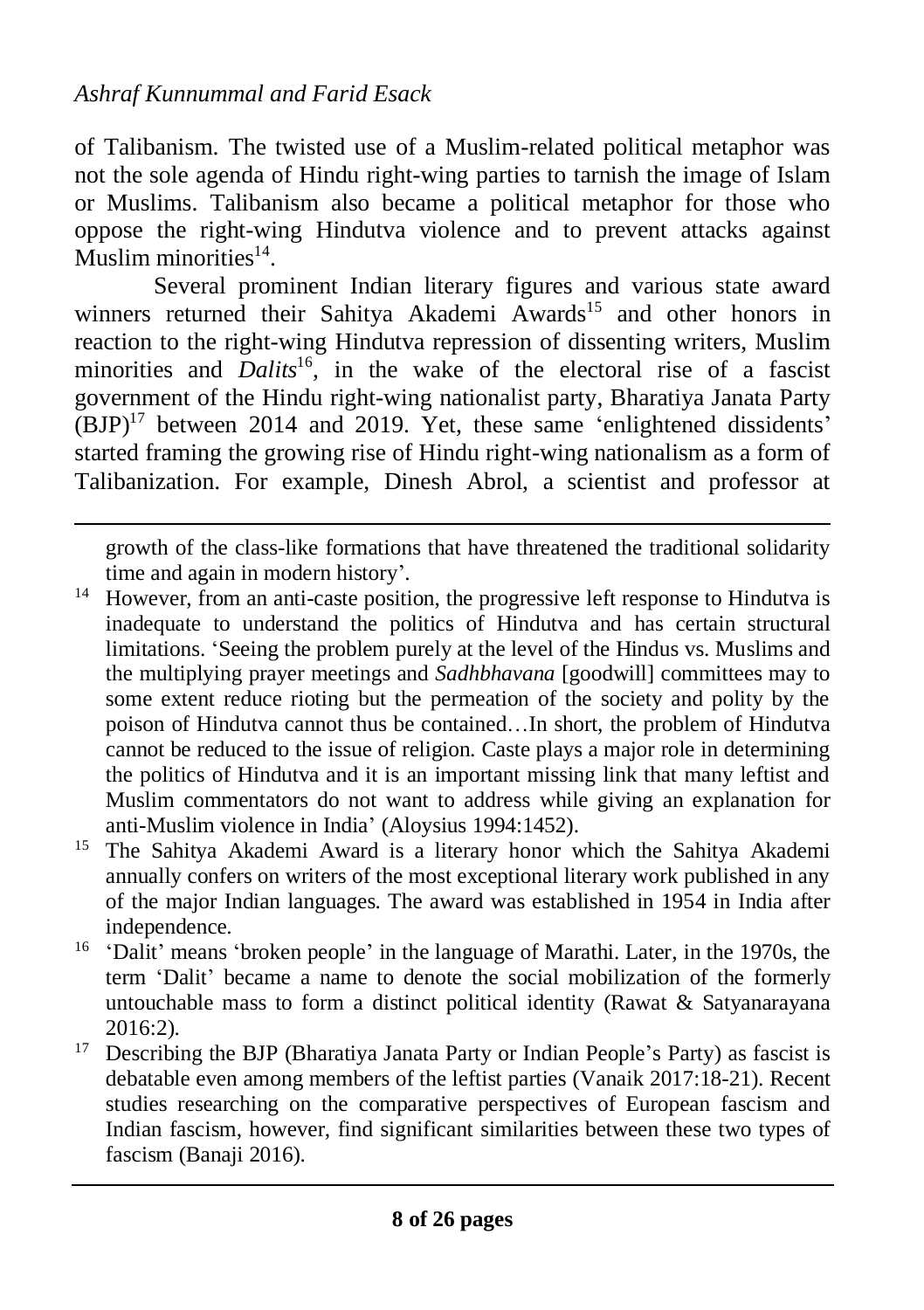Jawaharlal Nehru University in New Delhi, argues: '[While] pluralism and diversity have been the basis of the survival of Indian culture, we should not forget that it can be *Talibanized* and become a breeding ground for intolerance' (Hasan 2015; emphasis added). Thus, the progressive<sup>18</sup> Indian scientist speaks against those forces that spread violence in India while simultaneously using a global discourse of Muslim demonology<sup>19</sup>.

Similarly, Markandeya Katju, a Supreme Court judge and the former chairman of the Press Council of India<sup>20</sup>, expressed his anxieties about the growing Talibanization of the Indian society and the potential damage to  $secularism<sup>21</sup>$  in India, while commenting on the case of the right to wear a beard by a Muslim student (The Hindu 2009; emphasis added):

<sup>&</sup>lt;sup>18</sup> 'Progressive' in the context of India means a mixture of liberal, nationalist, socialist, and a center-left leaning political position, but not necessarily connected to any of the political parties. There are instances where some members of a movement call themselves progressive, but that does not give them a complete monopoly over the terminology.

<sup>&</sup>lt;sup>19</sup> The ideology of Muslim demonology in the context of India is both local and global: '[W]hat is at stake is a demonization, and the Muslim in India is made to articulate an excess/lack in his/her selfhood. If the colonial is the other of modernity, the Muslim figures as the "other's other", both as the other of European and Indian forms of secular-modernity and nationhood' (Ansari 2016:23).

<sup>&</sup>lt;sup>20</sup> The Press Council of India is a quasi-judicial body that governs the conducts of print media. It was established in 1964 by the Parliament of India so as to regulate the conduct of the Indian print media.

<sup>&</sup>lt;sup>21</sup> According to the study of Adcock (2014:171), '[o]ne critiques Indian nationalism for failing to transcend religious differences to produce a fully secular national unity; the other promotes a synthetic religious culture as an antidote to the exaggerated assertion of religious difference. In order to write the history of secularism in India, it has been necessary to reconsider the analytical assumptions on which these secularist narratives of history are based'. The problem with a broader survey on the academic debates on Indian secularism is summarized by Nandini Chatterjee (2011:2): '"Indian secularism" always needs a long footnote – whether that consists of a revelation of India's failure to live up to true secular ideals, a prescription for achieving them, a questioning of the ideals themselves or, as in recent academic literature, an attempt to historicize its meaning'. The scope of this article does not allow us to delve into a critical inquiry of secularism and nationalism in India from a critical Islamophobia studies perspective.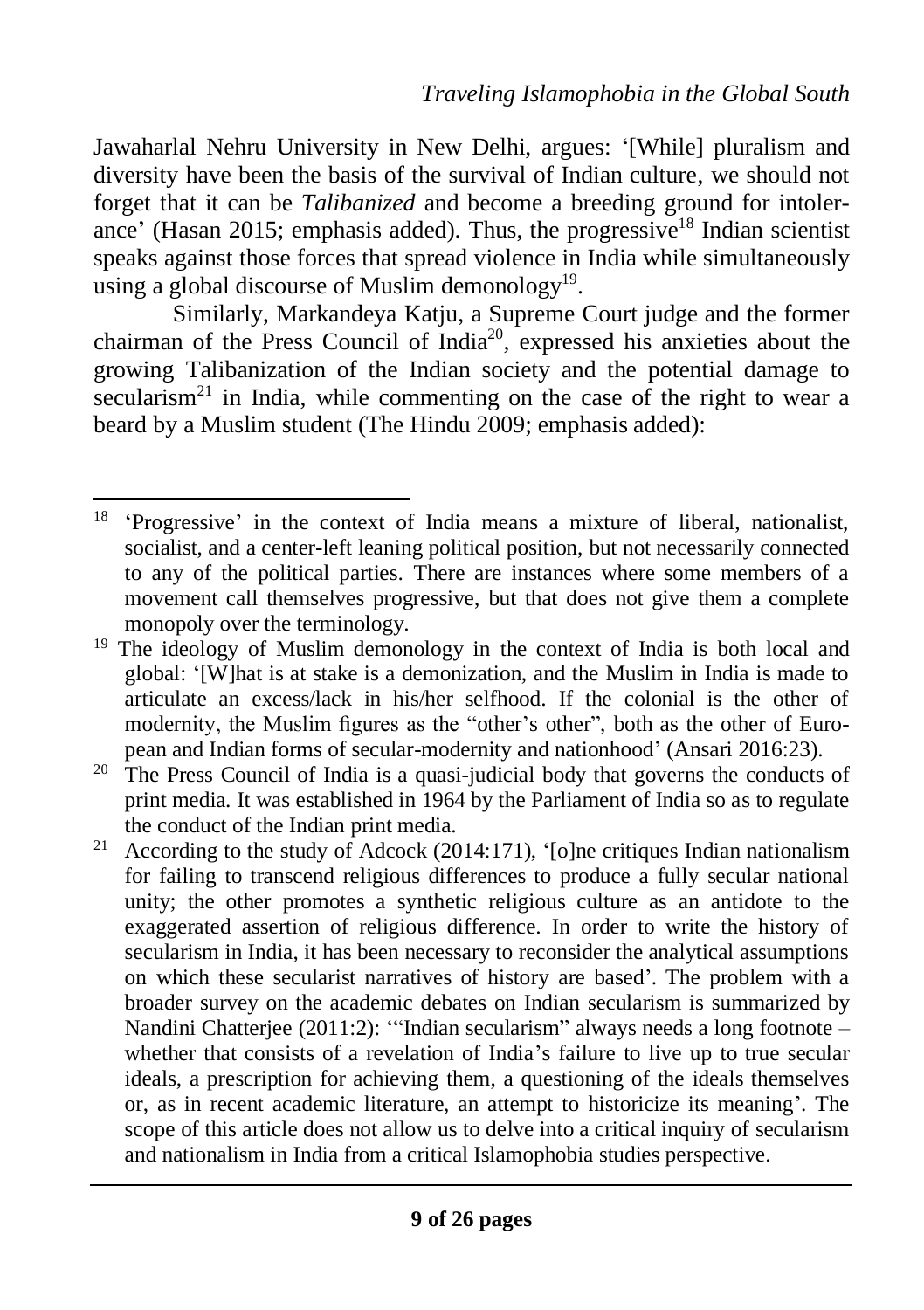#### *Ashraf Kunnummal and Farid Esack*

We don't want to have Talibans in the country. However, tomorrow a girl student may come and say that she wants to wear a burqa: Can we allow it?…Asserting that he was a secularist to the core, Justice Katju, however, said religious beliefs cannot be overstretched. 'I am a secularist. We should strike a balance between rights and personal beliefs. We cannot overstretch secularism', he added. Justice Katiu made the observation while dismissing the student's petition [to wear a beard].

In the context of India, this description of the Taliban as a political metaphor signifies at least four pertinent issues<sup>22</sup>: First, the use of the Taliban as a political metaphor that serves to blame Talibanism is one way to externalize the crisis of the caste Hindu violent nationalism in India; second, it implicitly serves as a mechanism to stop the Muslim political voice from emerging and thereby framing it as a problem of violent assertion of global Muslim politics to denationalize the Muslim minority community; third, by putting the rise and growth of Hindu nationalism into a general framework of religious violence and in the context of the universal secular resistance, the Muslim minority politics also becomes another model of religious politics with the

<sup>&</sup>lt;sup>22</sup> The political criticism offered here is followed by the logic of contingency rather than the logic of necessity. The problem of externalization of the political crisis is developed by using the logic of necessity: '[Using] the logic of necessity, we can anticipate the fundamental character of social structures according to laws that are supposed to hold true for each and every case' (Smith 1998:103). The Taliban or various other forms of violent assertions of Islam – if we follow the logic of necessity – governs all the laws that are true for each and every case and there is no other contingent and historical reason for the self-proclaimed Indian public sphere to speak about the crisis of India other than its favorite nationalist/antinationalist binary as a state security paradigm. According to the proponents of the logic of necessity, 'it is always possible to distinguish between the just and the unjust, the legitimate and the illegitimate, but this can only be done from within a given tradition, with the help of standards that this tradition provides; in fact, there is no point of view external to all tradition from which one can offer a universal judgment' (Mouffe 1993:15). From a logic of contingency point of view, the externalization of the crisis of the Indian nation by placing all the blame on the Taliban (and Pakistan) as external causes, is actually a byproduct of the essentialist political analysis which follows the logic of necessity.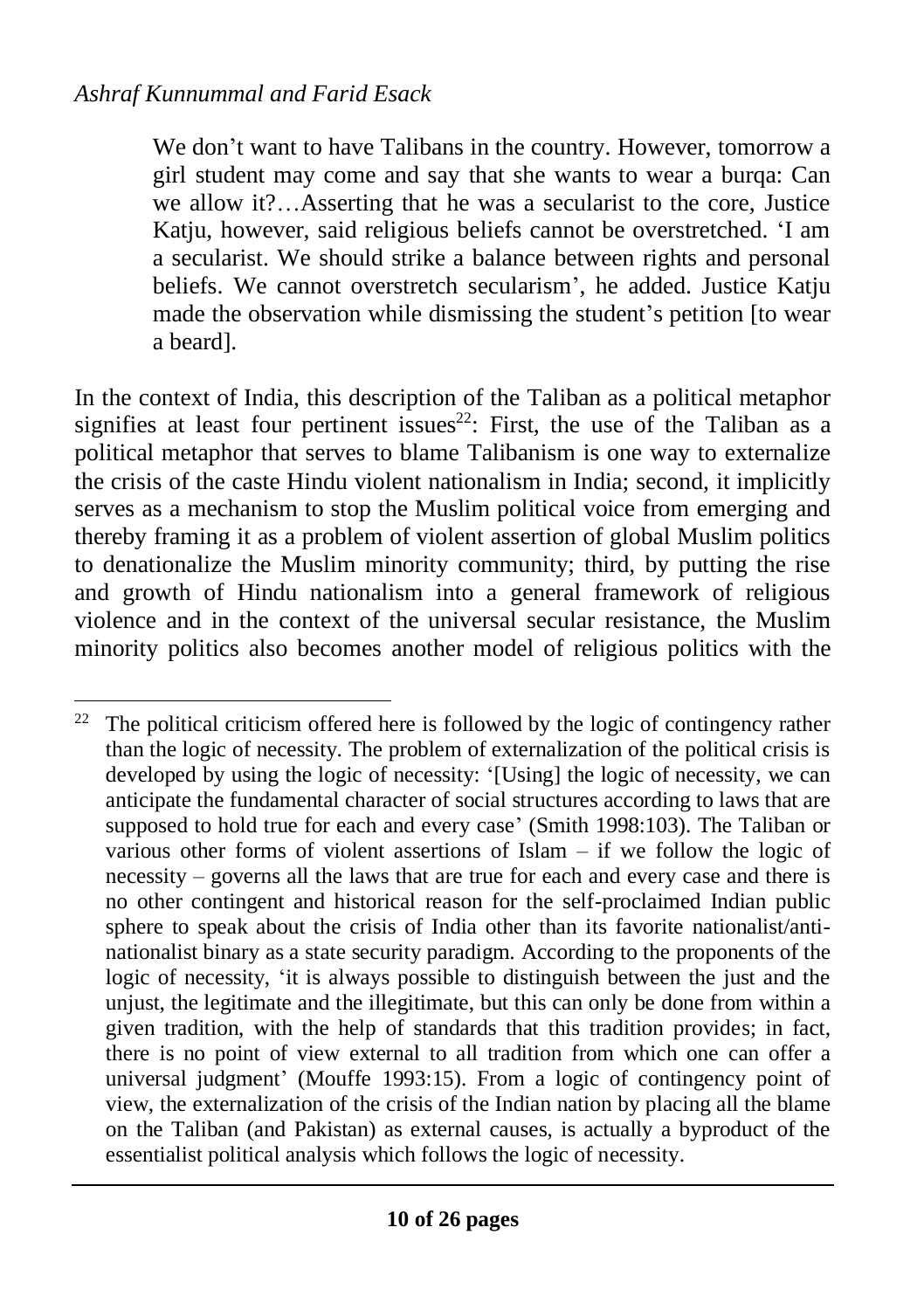potential danger of violent extremism; and finally, the purity of the putative construction of the Indian nation is secured by the externalization of violence in India to the hands of foreign agents – invariably, its relatively large Muslim neighbor that is inevitably denied the honor of being named – with little or no scope of assuming internal responsibility for violence inside India in relation to its specific history and politics. A deconstructive reading of the progressive use of the metaphor of the Taliban breaks down the essentialist notions around Muslims, showing its dependence on the power it claims to oppose.

### **Left Politics, Islamophobia, and Reception of Malala in India**

Apart from focusing on the pattern of the Indian public sphere regarding the use of the Yousafzai image, this article considers the Indian progressive leftist position explicitly regarding Islamophobia in India. There are numerous studies on the problem of a right-wing construction of Islamophobia in India with respect to the aggression of Hindu nationalism, and it often left the scholarship on Islamophobia to the problematic Hindu right-wing nationalism (Anand 2010:265-270; Ahmad 2013b:234-252). However, the ways that the Indian progressive left politics have actively reproduced the global Islamophobic rhetoric have not yet been studied sufficiently<sup>23</sup> compared to the studies on the European left and Islamophobia (Massoumi *et al.*, 2017:240)<sup>24</sup>.

<sup>&</sup>lt;sup>23</sup> More recent studies on the crisis of left-led movements in South Asia are focused on the decline of class analysis, the rise of neoliberalism and the growth of rightwing politics after the 1980s (Chibber 2006:357-387). The rise of a post-structuralism and post-colonial theory was marked as one of the biggest challenges to the deterministic class analysis proposed by South Asian left movements (Chibber 2006:357-387). A new emerging set of scholarships try to understand the problem of caste in South Asia as a reason for the failure of the left-wing to produce an alternative liberative praxis (Kumar 2019a:7). However, the problem of the Muslim question and its relationship to the left-wing in India is an undertheorized area – even in a recent volume on the left-wing politics in South Asia (Kumar 2019b:1-12).

 $24$  The Islamophobic tendencies within the many strands of the global left-wing are not engaged with sufficiently in the growing literature on Islamophobia (Massoumi *et al*. 2017:240). A recent study on Islamophobia of the UK-based leftwing movements argues that 'the pro-war left was not so very Left in the end, but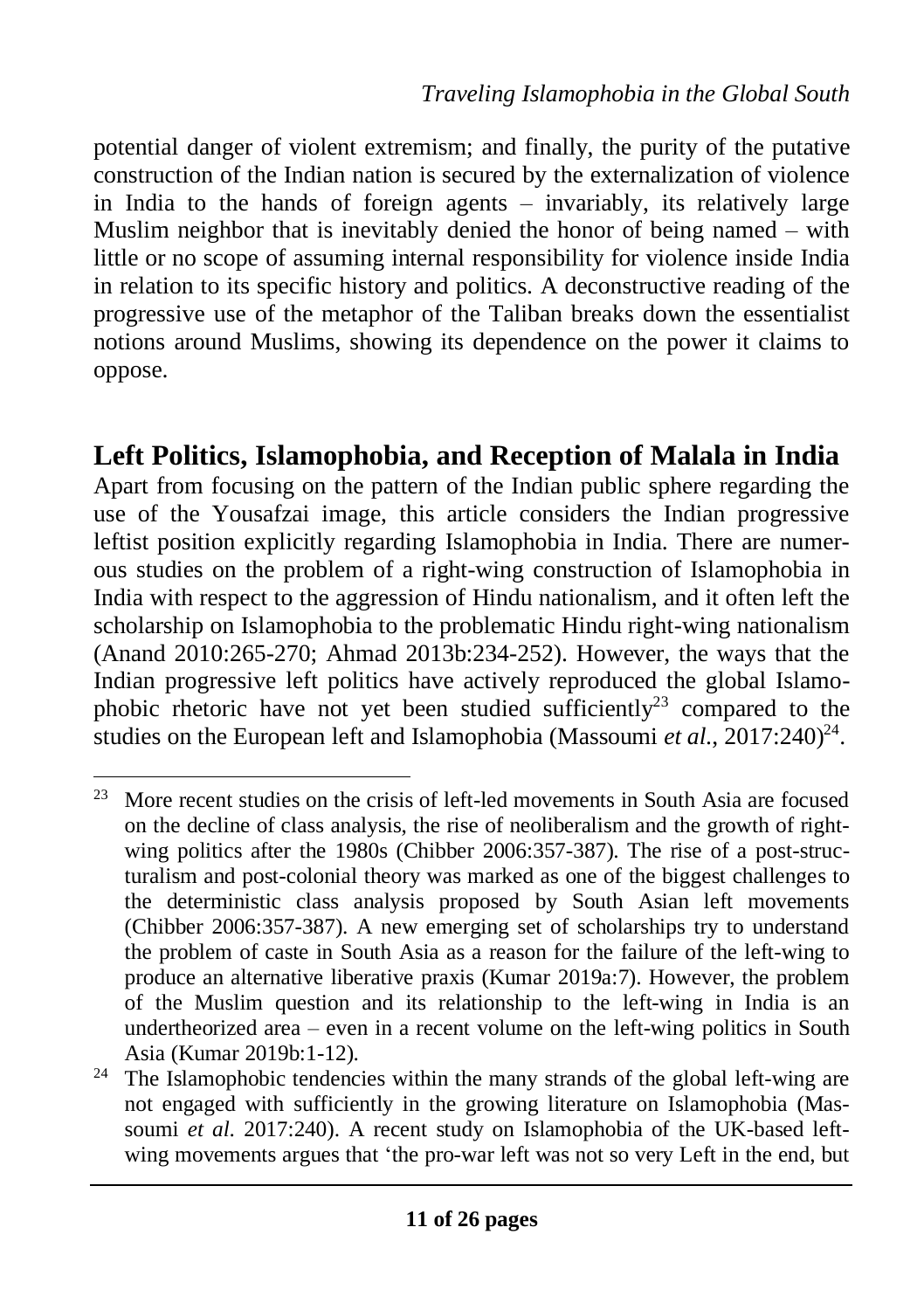#### *Ashraf Kunnummal and Farid Esack*

When the attack against Yousafzai hit the world stage, major leftist students and youth movements such as the Democratic Youth Federation of India  $(DYFI)^{25}$  and the Students' Federation of India  $(SFI)^{26}$  of Kerala actively supported the educational campaign in solidarity with Yousafzai. The larger context where one needs to look into the campaign for Yousafzai in Kerala is the campaign against the alleged Talibanization of the Kerala society from a leftist perspective<sup>27</sup> as a pretext to the Islamophobic apparatus of Yousafzai. As a continuation of the larger Indian scenario, there was already a pre-established framework on Talibanization which was prevalent in the state of Kerala to ease the reception of Yousafzai.

For example, in 2010, when a college teacher's hand was chopped off for allegedly insulting Prophet Muhammad in Kerala, it was immediately described as an act of Talibanism even before completing the Police investigation's due process<sup>28</sup>. The CPI(M) Kerala State Secretary Pinarayi Vijayan,

it was more or less united on its suspicion of religion and in particular of Islam' (Massoumi *et al*. 2017:240). However, it seems that these authors want to focus on the Islamophobia of the Left, not as a norm but only as a deviation.

- <sup>25</sup> Established in 1980, the DYFI is the youth wing, affiliated to the communist party, commonly known as CPI (Marxist) or CPI(M). It is the largest communist youth wing in India.
- <sup>26</sup> SFI, established in 1970, is the student wing of CPI(M). SFI is the largest leftwing student party in the country.
- <sup>27</sup> The relationship between Muslims and the Left parties in Kerala was summarized by Bidyut Chakrabarty (2014:44) in his study on the parliamentary left in Kerala: 'A small faction of Muslims joined the CPI (Communist Party of India) primarily because of its anti-communal stance in the past; nonetheless, Muslims as a community never aligned with the parliamentary left presumably because of its failure to address the communal issue especially in the context of their rising economic importance due to their access to petro dollars'.
- <sup>28</sup> The incident was narrated by Nandagopal Menon (2010:22): 'On the morning of 4 July [2010], a group of assailants cut off the hand of T.J. Joseph, a professor of Malayalam at Newman College in Thodupuzha (Idukki district), close to his home in Moovattupuzha (Ernakulum district). Joseph had been in the eye of a storm in March this year after a Malayalam question paper he drafted for an internal examination carried a question allegedly denigrating the Prophet Mohammed. There were widespread protests and he was booked in a criminal case for hurting religious sentiments. Most of the people arrested in connection with the attack on Joseph were members or sympathizers of the Popular Front of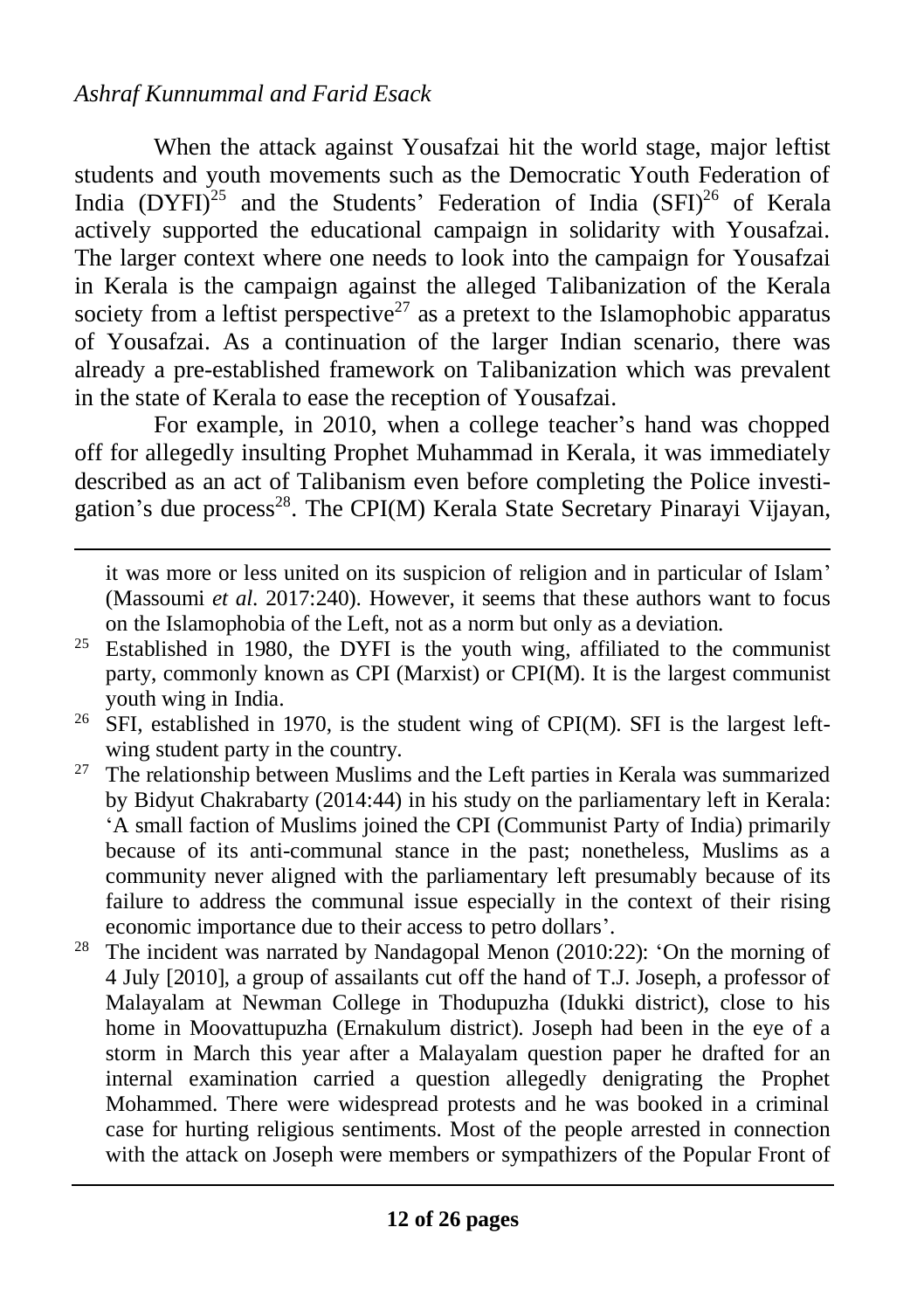for example, termed the attack against the professor as a 'Taliban model' (Menon 2010:22). Moreover, the party's Chief Minister, V.S. Achuthananthan, interpreted the attack as part of an attempt to establish an 'Islamic state' in Kerala (Menon 2010:22) 29 .

For decades, Kerala has been notorious for its political violence and the related culture of politically and ideologically inspired murders. The approximate number of incidents of political violence that include murder and stabbing that happened between the 1970s and 2015, was 4,000, which included around 200 murders (Chaturvedi 2015:164). While most of the violence occurred between the workers of CPI(M) and right-wing Hindutva groups like *Rashtriya Swayamsevak Sangh* (RSS)<sup>30</sup>, there is no similar amount of violence connected to the entire spectrum of Muslim movements (Chaturvedi 2015:166). Yet, at the same time, Muslim minorities are, and continue to be the victims of the major state violence in the history of postcolonial Kerala (Punathil  $2016:187-213$ ) $^{31}$ .

Even though both religious and secular forms of violence had long been part of the political culture of Kerala, a predominantly left-led CPI(M) government used anti-terrorism laws like the Unlawful Activities Prevention

India (PFI), an organisation formed in 2006 to champion the rights of Muslims and other marginalised sections'. A recent study has found that '[t]he PFI is...active in more than 22 Indian states, with headquarters in New Delhi. Its stated objectives are the political empowerment of Indian Muslims and the exposure of Hindu nationalism. The PFI was partly a response to the political grievances of Indian Muslims following the political failure of Muslim and secular elites to protect religious minorities from attacks by Hindu nationalists' (Emmerich 2019:459).

<sup>&</sup>lt;sup>29</sup> The left-led coalition's Chief Minister, Achuthananthan, drew attention to the PFI's alleged plan to turn Kerala into a 'Muslim majority state' in the coming twenty years (Menon 2010:22).

<sup>&</sup>lt;sup>30</sup> RSS (Rashtriya Swayamsevak Sangh or National Volunteer Corps) is the uppercaste Hindu ultra-nationalist group of India, formed in 1925 and inspired by the rise of European fascism after the First World War (Vanaik 2017:42).

<sup>&</sup>lt;sup>31</sup> For example, in Beemapalli, the Muslim fishing community residential area, seven Muslims, including a 16-year-old boy, got killed by the police of the CPI(M)-led leftist government on May 17, 2009 (Kunnummal, Sadique, & Rehman 2017:6-7).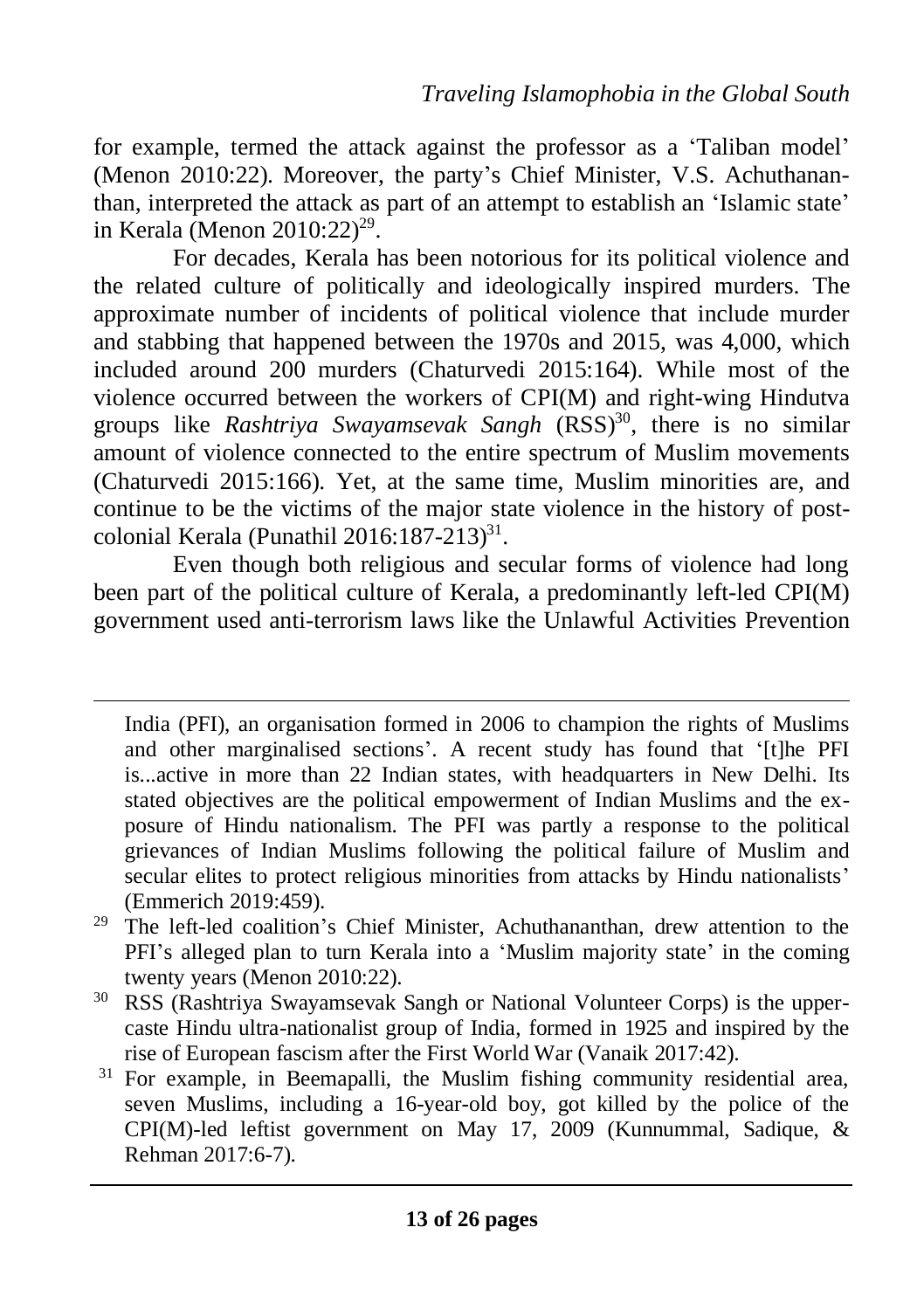Act  $(UAPA)^{32}$ , based on the false threat of Islamic militancy in the form of the Taliban (Waseem  $2016:81-82$ )<sup>33</sup>. It is also important to note that when the Indian parliament passed UAPA, it was the non-parliamentary left and few Muslim, *Dalit*, and human rights organizations that spoke out against these anti-terrorism laws and their impact on the poor, marginalized, and religious minorities. However, the leftist parliamentary parties supported these draconian laws (Shankar 2009:191). Most of the time, the victims of the antiterror laws are religious minorities, especially Muslim, regional, political movements against the coercive apparatus of the Indian state, tribals, and *Dalits* (Verma 2004:213).

The public representation of the Taliban in South India is invoked to mark the Muslim subjectivity in a particular way. Along with this, the threat of the Taliban functions as a tool to prevent the political assertion from Muslim minorities and reduce the Muslim community's political participation in social justice struggles. The traveling of Yousafzai as an Islamophobic apparatus, helped to further the agenda of the anti-Muslim prejudice and discrimination against the Muslim minority in the state of Kerala.

### **A Historical View of Gender, Education, and Community Development in Kerala**

When Yousafzai was imported to Kerala as an Islamophobic apparatus to catalyze the rhetoric of a Muslim girl's right to education, it immediately erased at least two sociopolitical factors to impose a global Islamophobic

<sup>&</sup>lt;sup>32</sup> Immediately after the attack of September 11, 2001, by following the USA PATRIOT Act, the Indian government implemented an anti-terrorism law, the Prevention of Terrorism Act (POTA), to give more power to the Indian security establishment to fight against terrorism (Jones 2012:56). After two years, the Unlawful Activities Prevention Act (UAPA) was introduced as an effective antiterrorism law by replacing POTA (Shankar 2009:127). There are many studies on the use and abuse of these anti-terrorism laws by the state agencies. The mass incarceration of the Muslim youth – without legal procedures and due process – was one of the major drawbacks of these anti-terrorism laws (Shankar 2009:190).

<sup>&</sup>lt;sup>33</sup> Under the UAPA, an anti-terror law, normal bail is permanently denied, and it is the duty of the suspect to prove that they are not guilty of the charge sheet given by the police (Waseem 2016:11).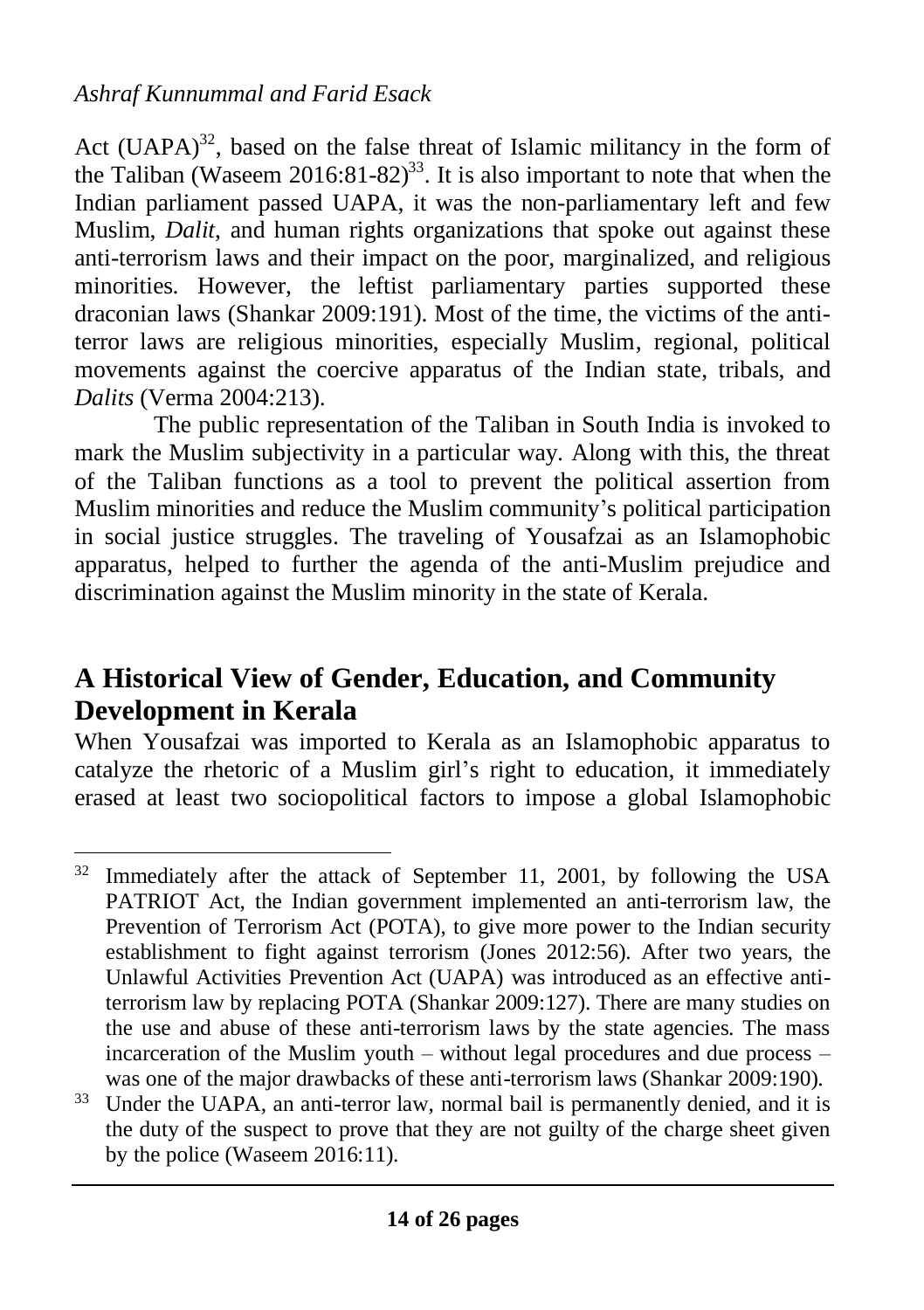apparatus to the context of a local Muslim community: 1) The role of policies of colonial and post-colonial governments in producing the educational under-development of Muslim women in particular, and Muslims in general; and 2) the complex social agency of Muslim women in the region and their struggle for a better living and education, both inside and outside the community. The Islamophobic apparatus as Yousafzai thus became another instance of disciplining Muslims for local left movements and governments.

The root cause of the educational backwardness of the Muslims of Kerala is not solely based on religion. It rather lies in the historical relationship of the caste system and the prevailing agrarian system. The socalled lower caste communities and social groups faced educational discrimination, especially in Malabar during colonial and post-colonial times (Mungekar, Munda, Vijayanand, Rameshan, Sivaraman, Nair, Gopinathan Nair, & Irudaya 2008:56). The majority of the early generations of Muslims in the Malabar region was low-caste/untouchable tenants, agricultural laborers, or domestic workers. Muslims' social and economic status reduced them to one of the most marginalized communities of Kerala (Mungekar *et al*. 2008:57). However, historically the Muslims in Kerala used religion and their caste/ class status as a source for social mobility and a creative tool to fight social inequality. Thus, unlike the contention of the Yousafzai campaigners, it is not religion alone<sup>34</sup> which determines the educational under-development of the Muslims of Kerala (Oomen 2009:31).

Rosnani Hashim (2004:ix) argues that historically it was traditional religious education that was a part of the indigenous Muslim communities $35$ ,

<sup>34</sup> According to Filippo and Caroline Osella (2008:317), 'Kerala's Muslims (like Kerala's Hindus and Christians) associate religious reformism with a self-consciously "modern" outlook; the promotion of education; rallying of support from the middle classes'.

<sup>35</sup> *Maktabs, othupallis, dars,* and *madrasas* are the main institutions of Muslim education in Kerala (Haneefa 2012:6). *Othupalli* is a form of primary school for Islamic and Arabic education for Muslim children. This indigenous education system also had similarities with other religious communities. Along with certain temples, there were *othanmar madam* in which Hindu children are taught to recite Sanskrit *slokas* (hymns). The same methods were adopted by the early Muslims. That was how the *othupalli* got their name (Pasha 1995:136). *Maktabs, othupallis,* and *madrasas* were a part of the Muslim women's education (Haneefa 2012: 54). *Dars* is an Arabic term which is usually translated with 'lesson' (Haneefa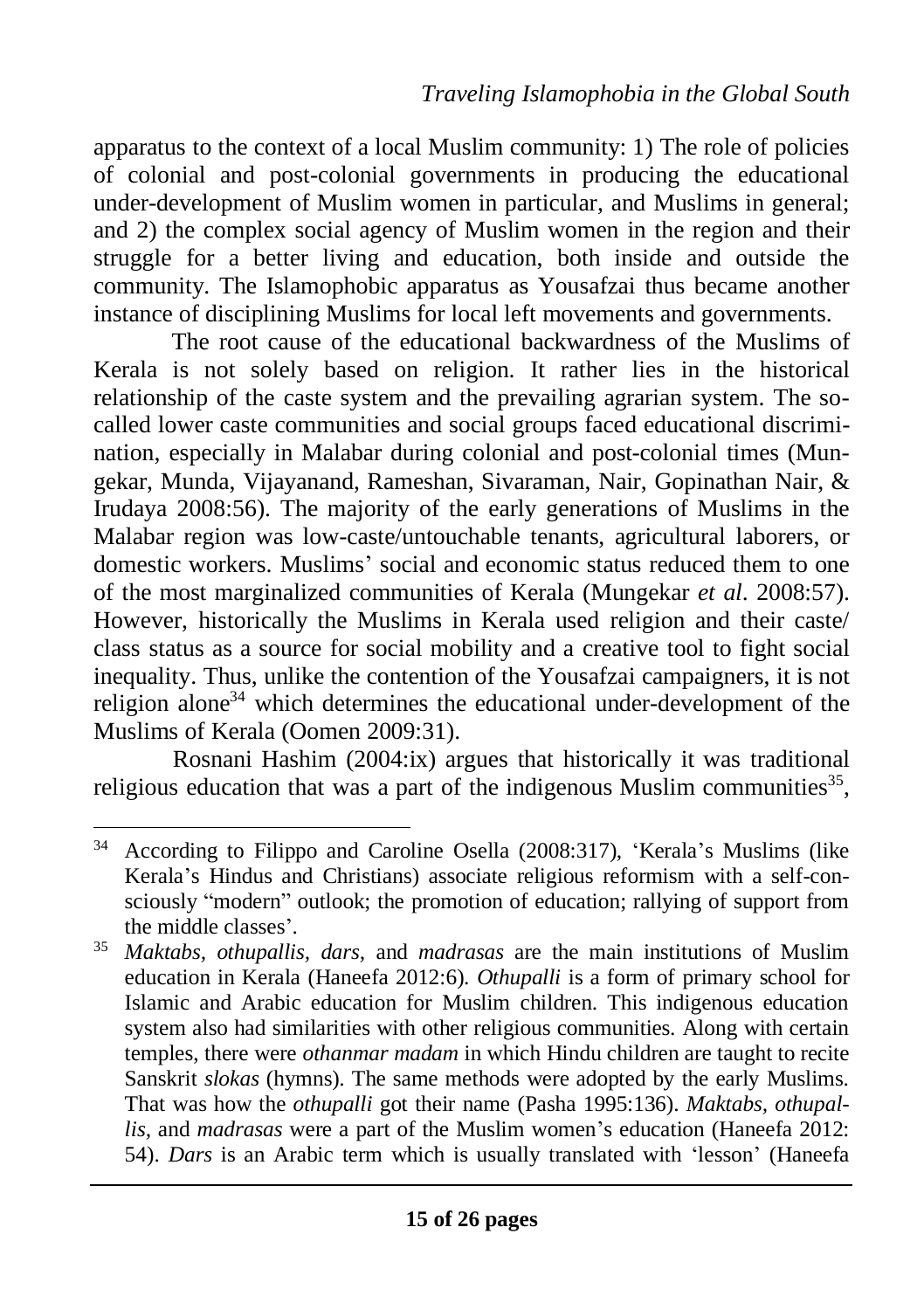while secular, liberal education came about through colonization and modernization in the Asian context. The colonial education system introduced in the  $18<sup>th</sup>$  century, replaced community-initiated indigenous Muslim school systems that led to a seismic shift in the history of the community development of the Muslims of Kerala (Shabirali 2005:60)<sup>36</sup>. For centuries, Muslim women participated in Kerala's indigenous Muslim education system (Banu 2007:117). The colonial record serves as evidence that the Muslims constituted only one-third of the total population in Malabar, but had the largest number of indigenous schools (Banu 2007:119). The study finds that 'the weakening of the Muslim women's education and the indigenous Muslim education systems, in general, was due to the century-long conflict between the Muslim community and the European invaders in the Indian Ocean' (Banu 2007:228).

There were two responses from the Muslim community with regards to the newly-introduced colonial education system. First, when the British educational policy persuaded the Muslim community to distance itself from the indigenous Islamic education system and forced them to adapt to the colonial education system, the majority of Muslims resisted the attempt of the colonial education and tried to preserve the indigenous education system (Shabirali 2005:60). Shareena Banu (2007:230) observes that during the colonial times,

<sup>2012:53).</sup> *Dars* is quite unique in its operations and it serves as a hostel education system inside a mosque with the support of the community around the mosque (Haneefa 2012:53). Unlike other models of education, Muslim girls are not allowed in the *dars* system of indigenous Muslim education (Haneefa 2012:54). It is mostly due to a particular interpretation of the Shaf'i Islamic legal school, which is the most dominant school of Islamic law among Kerala Muslims, who had the opinion that it is better if Muslim women were to pray at home rather than at a mosque, and this led to the prohibition of Muslim women's entry into the mosques (Katz 2013:201).

<sup>&</sup>lt;sup>36</sup> Chatteriee argues that colonization involves 'assuming sympathy with the unfree and oppressed womanhood of India, [through which] the colonial mind was able to transform this figure of the Indian woman into a sign of the inherently oppressive and unfree nature of the entire cultural tradition of a country' (Chatterjee 1993:118).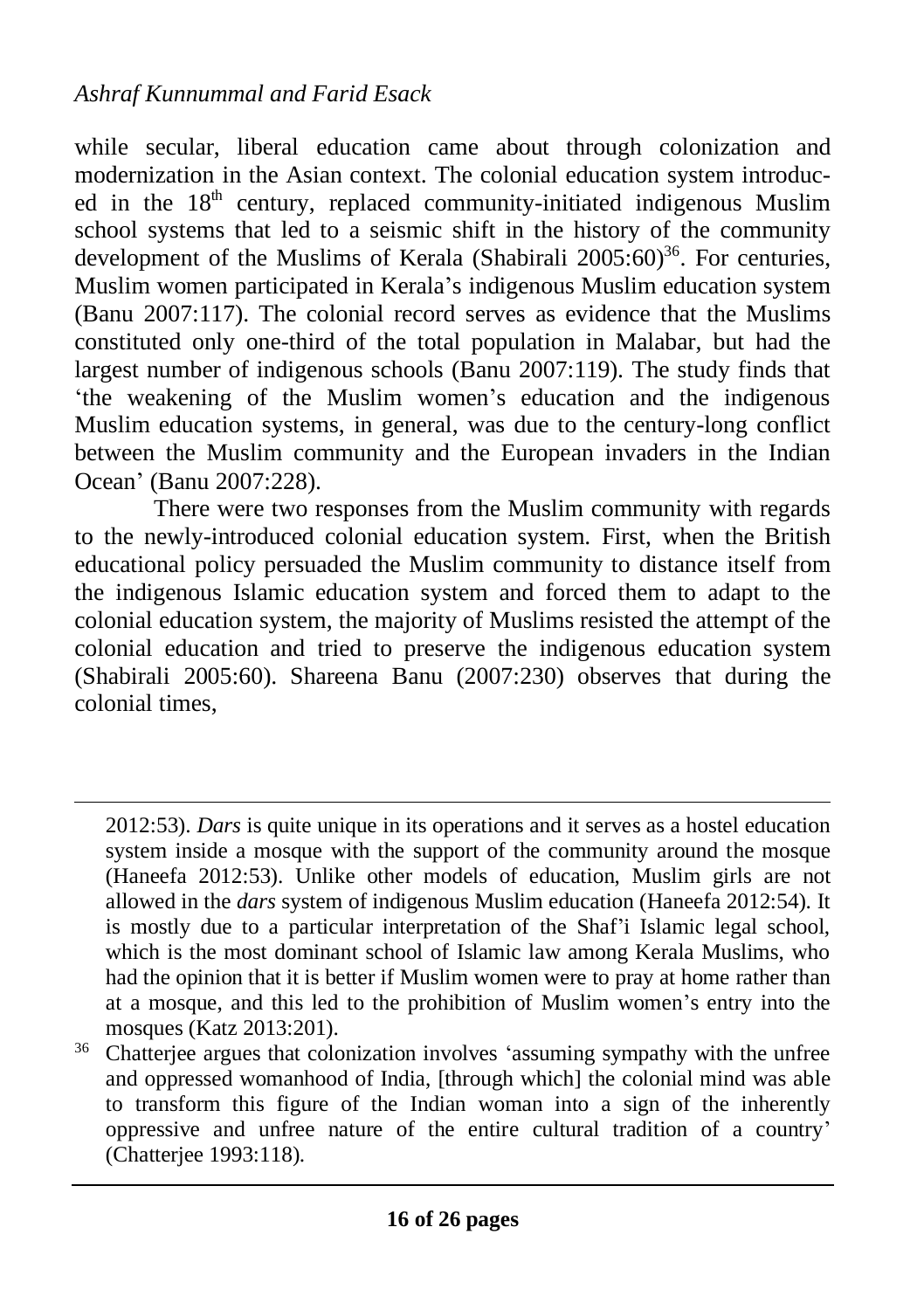[i]n those days, the [majority of the Muslim] community members looked at the English language as *Naraka Basha* (the language of hell), and the *[upper caste Hindu oriented] Malayalam script was* considered as *Aryanezhutu* (writing of Aryan invaders). It was a time when western education was considered [inappropriate] for the Muslim men and it was even worse for a woman, to go out of their house...for modern [colonial] education.

There is another section of Muslim religious movements that adopted the colonial education system and campaigned for the participation of the Muslim community in the colonial education system from the beginning of the  $19<sup>th</sup>$  century (Banu 2007:227). However, the colonial state discriminated against the Muslim community by forcing reform on them through modern schooling. One example is that during colonial times, the number of schools run by the government was higher in Trivandrum and Cochin than in Malabar, where Muslim minorities majorly resided. This also affected the educational progress of Malabar in general and of Muslim women in particular, from the time of colonialism (Mungekar *et al*. 2008:58).

Muslim women went through a double marginalization during colonial times, even after they entered modern colonial schooling. Banu (2007:230) refers to Ayshumma, one of the first generations of Muslim women to enter the modern colonial school system in 1933, and who became a schoolteacher in 1946. In the memoir published in Malayalam<sup>37</sup> – Kathi*binde Makal Schoolil Povukayo?* (*Does the Maulavi's daughter go to school?*) – Ayshumma narrates that

> for the orthodox section [of the Muslim community], girls are not supposed to be educated. If they learned English, they are outcaste from the religion. If it is a girl, her place is in the lower echelons of hell. Muslims were forbidden, those days, to speak grammatically correct Malayalam. Learning to write the Aryan language was *haram*

<sup>37</sup> The autobiography of Malala, *I am Malala* (Yousafzai & Lamb 2013), functioned as a way to redeposit old colonial narratives over the rich and varied lives of the autobiographies of the Muslim women in the colonized societies of different parts of the world in order to foster what Dabashi calls a post September 11, 2001 culture of 'collective amnesia' (Dabashi 2006).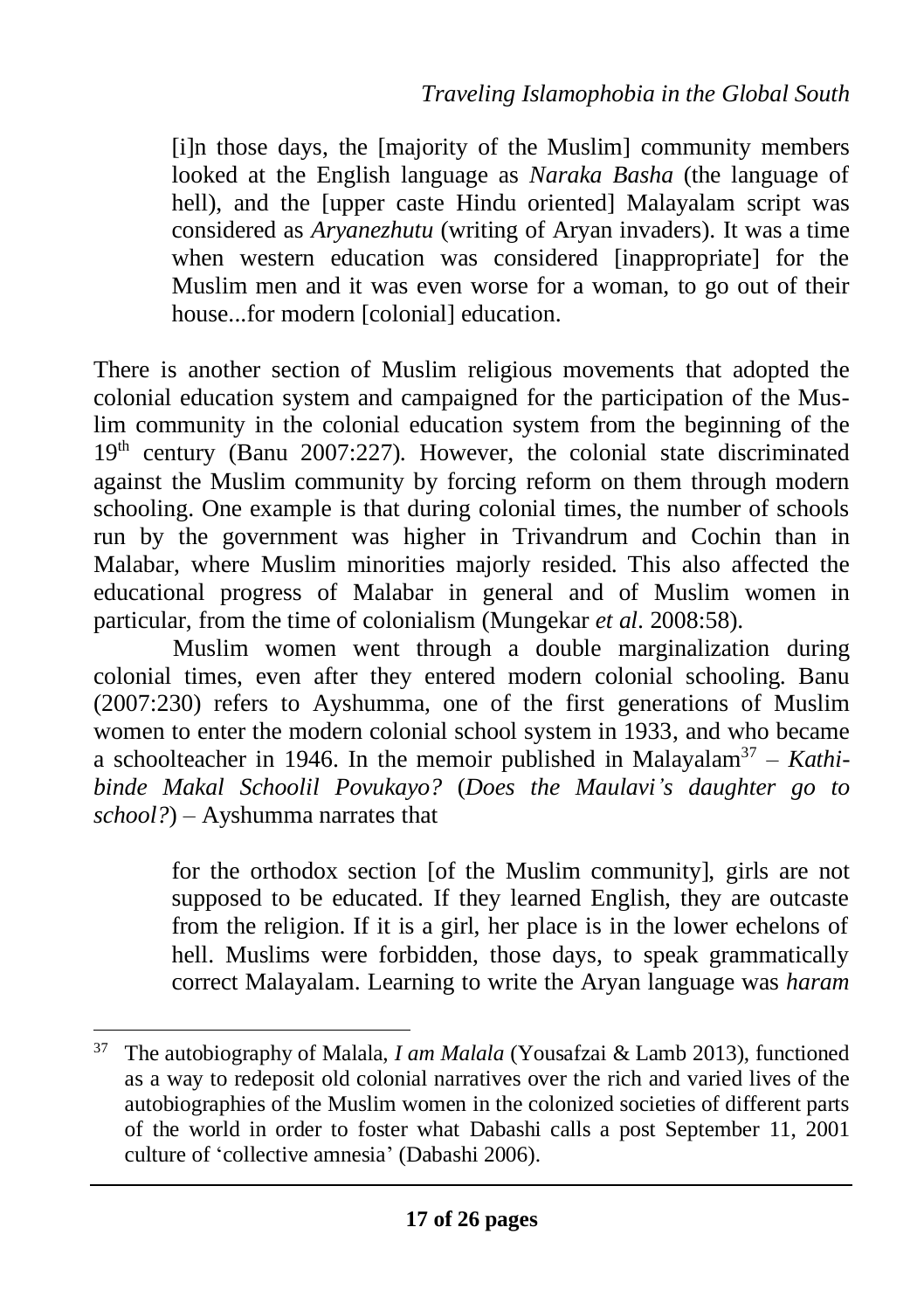(forbidden). I can only recollect those days as the *irundakaalam* (Dark Ages) (Banu 2007:230).

Muslim women went through different modes of power and subjectivity after the introduction of the colonial education system. The marginalization of the indigenous model of schooling by the colonial power was the establishment of a new mode of patriarchal power under the pretext of Islamic reform (Banu 2007:230). However, during colonial times, the girls who were brave enough to go through the colonial education system were not supported by the colonial government. While there were boys-only schools after the third form – and few girls went to study at the boys-only schools – girls mingling with boys were regarded as inappropriate (Banu 2007:232). Thus, historically the body of Muslim women became the yardstick of the resistance against colonial culture imperialism (Banu 2007:232). The marginalization of Muslim women from the educational sphere had a colonial legacy. Still, it also connected to the patriarchal nature of anti-colonial nationalism, which placed the burden of the purity of indigenous culture on the bodies of colonized women (Chatterjee 1993:33-157).

During the post-colonial times, most Muslim communities synthesized both the indigenous education system and post-colonial education system by moving away from the early rejectionist position on modern colonial education (Haneefa 2012:122). Following the political independence of India from the British colonial rule, there was a steady increase of women and especially Muslim women's participation in education in Kerala (Shabirali 2005:67). In the subsequent decades of the post-colonial state, Kerala successfully solved the first level education problems, and the gender ratio was well balanced across communities and social groups (Mungekar *et al*. 2008:40). The Muslim movements opposed to the modern education system in the colonial period, started to reimagine themselves to changing conditions of the educational landscape, succeeding in the formation of the post-colonial state of Kerala in 1956 (Mungekar *et al*. 2008:40).

The largest Muslim organization led by a male-only *'ulama* (religious scholars) organization, the *Samasta Kerala Jam'iyyatul Ulama* (All Kerala Council of Religious Scholars), started in 1926, and now runs more than 9,000 *madrasas* with around 1.2 million students and 100,000 registered teachers (Abdelhalim 2016:144-145). Most Muslim organizations, irrespec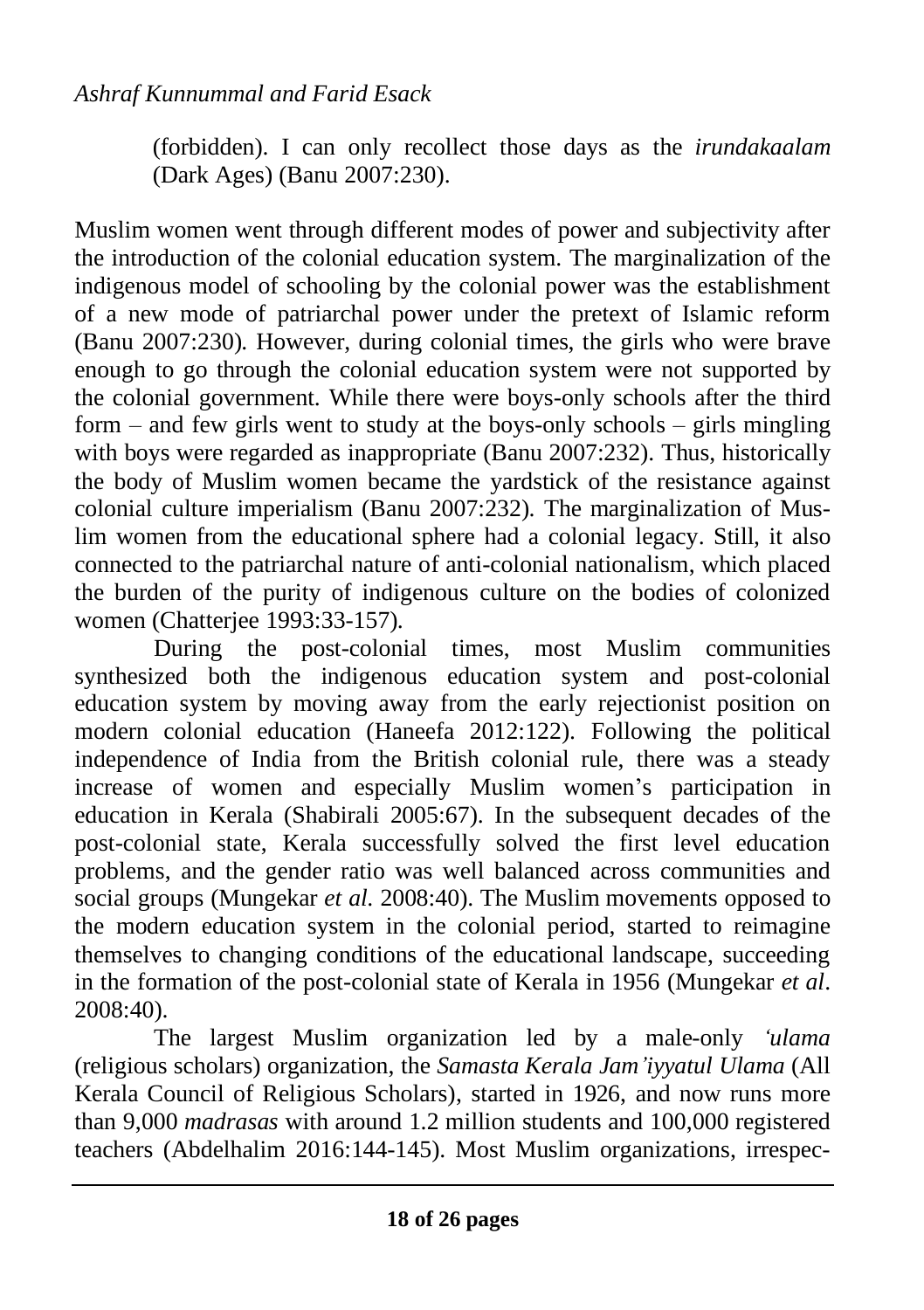tive of a 'sectarian' or ideological affiliation, have also established engineering colleges, medical colleges, arts and science colleges, and religious schools for both boys and girls (Osella & Osella 2008:32)<sup>38</sup>.

The problem of women's participation is not a major challenge faced by the Muslim women of Kerala, as the supporters of Yousafzai in the public sphere of Kerala want to suggest. There were two different reasons for the post-colonial underdevelopment of the Muslim women of Kerala: The first was the regional discrimination of Malabar, which is one of the most important reasons for the educational under-development of Kerala Muslims in general, and Muslim women in particular. An overview of the State Development Report, published by the Planning Commission, Government of India in  $2008$ . shows<sup>39</sup> that the Trivandrum region was historically developed in comparison to the area of Malabar (Mungekar *et al*. 2008:32). It is important to note that Malabar is the region where the Muslim community resides on a large scale. Therefore, the core problem facing the Muslims of Kerala is not the educational participation of women, as the campaigners of Yousafzai want to suggest. It is the rising unemployment and underdevelopment based on regional discrimination that the Kerala Muslims face, where 18 percent of the educated men and 71 percent of the educated women remain unemployed across various religious and caste communities (Mungekar *et al*. 2008:33).

The girl's right to education using the Islamophobic apparatus of Yousafzai, traveled to Kerala by erasing these regional and historical realities and imposing a specific version of oppressed Muslim women narrative over the lived reality of a Muslim minority community. The discussion of the history of Muslim women's education in the region, when compared to the other Indian states, shows that gender consciousness and the participation of Muslim women in the field of education in the region of Kerala is far better than in other parts of India (Kiliyamannil 2018:192-193; Robinson 2007:

<sup>&</sup>lt;sup>38</sup> However, there is a visible perception among these organizations around the fact that they are not satisfied with the direction of the growing public participation of Muslim women, especially after the nineties (Osella & Osella 2008:329). The role of educated Muslim women is increasingly restricted to the confines of the family by upholding the religious morality and the pedagogy of the children (Osella & Osella 2008:329).

 $39$  This report – one of the comprehensive surveys about the status of education and development in Kerala – contains a survey of Kerala's development from the time of the formation of the state in 1956.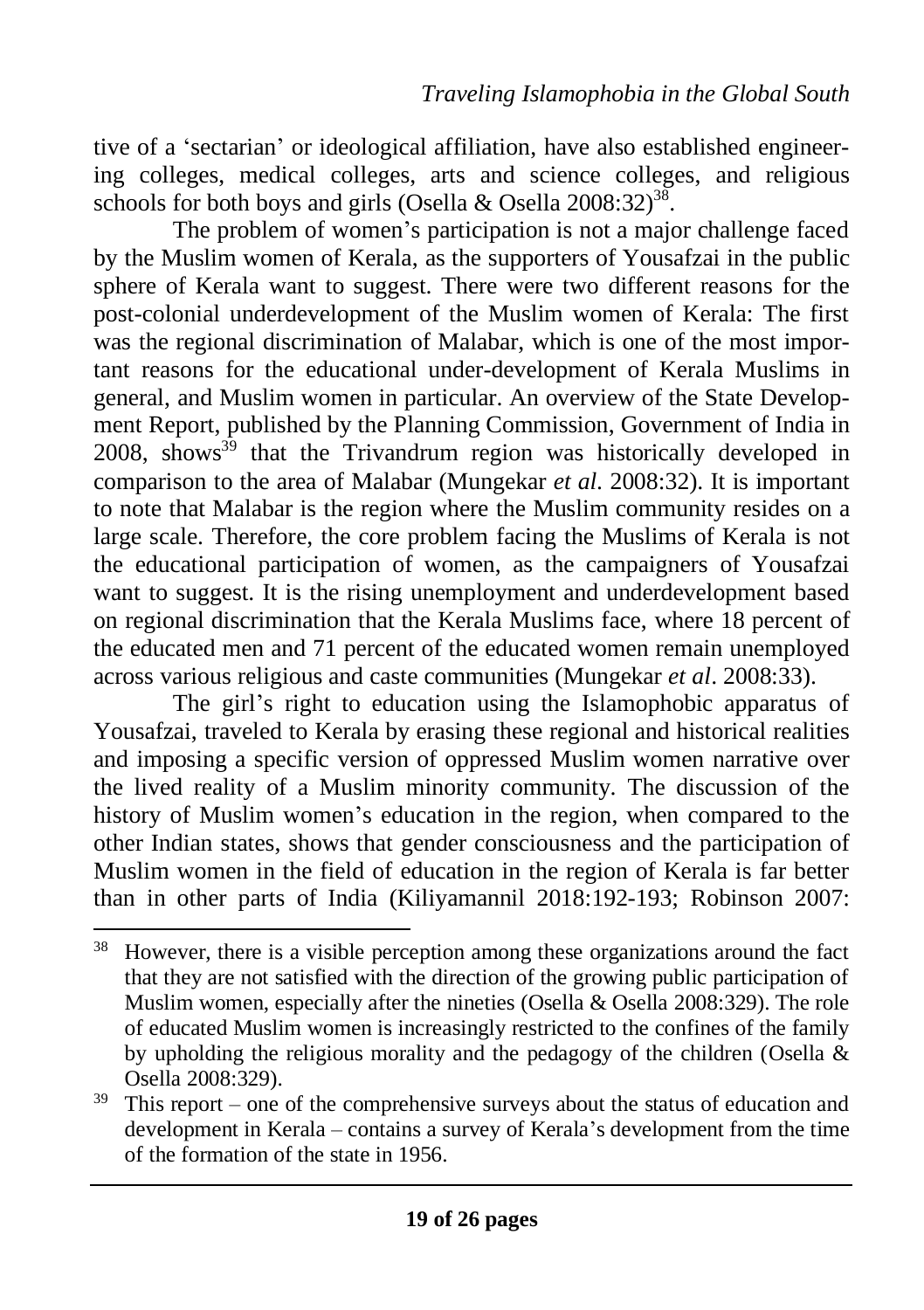840). The instrumentalization of Yousafzai to speak about the lack of educational development of Kerala is to displace the responsibility of the post-colonial/neoliberal state and the role of the state and government in developing the education of Muslim women. It also intends to blame the putatively excessive religiosity of Muslims. Islamophobia thus became an effective tool in the hands of the state and government to displace the political struggles of the marginalized Muslims for sustainable development.

## **Conclusion**

There are two broader political lessons that can be learned from understanding the political function of traveling Islamophobia in the context of India. First, the educational campaign in Kerala in the name of Yousafzai was not invoked to change the educational marginalization of the Muslim minority community, but to challenge the attempt of Muslims to organize for political rights. That includes educational rights and an equal share in economic resources and state power. Second, by invoking the fear of the Taliban in the public sphere of India, the Islamophobic apparatuses attempted to suppress Muslim political aspirations for a new imagination of Muslim development politics after the globalization of the Indian economy and the global events of September 11, 2001.

The Indian context of traveling Islamophobia reveals an essential dimension of global Islamophobia. In other words, the traveling of Islamophobia as an apparatus forms the uniqueness of global Islamophobia. It is not sufficient to speak about global Islamophobia as a global project without contextualization. The traveling of Islamophobia as an apparatus of power and subjectification demands more contextual reading. Sometimes even the site of the resistance of Islamophobia – in our case, a section of the Indian left movements – in various global contexts wittingly or unwittingly forms the global project of Islamophobia. However, by and large, traveling Islamophobic apparatuses have the capacity to thwart the Muslim political assertion in a particular hegemonic direction.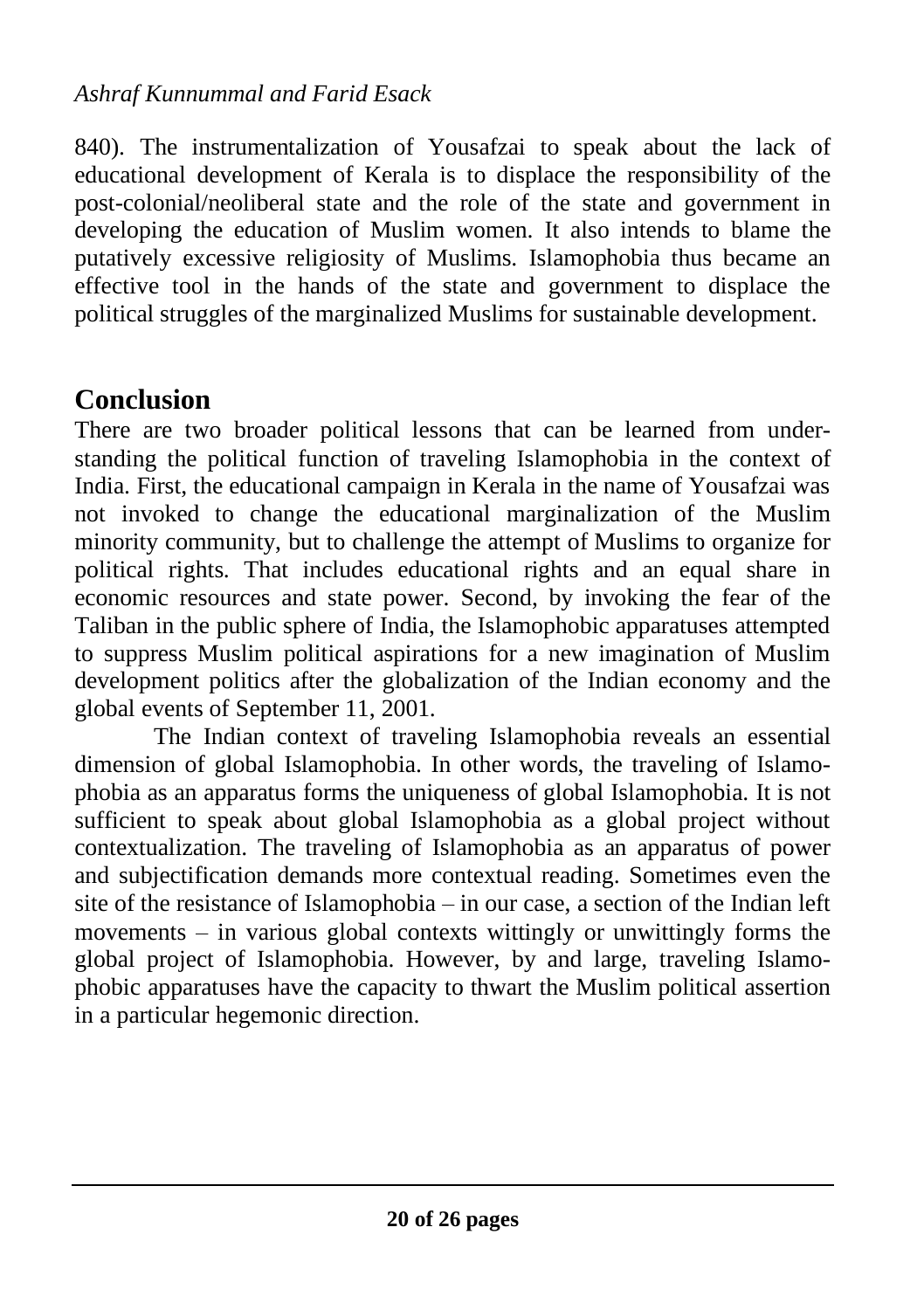#### **References**

- Abdelhalim, J. 2016. *Indian Muslims and citizenship: Spaces for Jihād in everyday life*. London: Routledge.
- Abu-Lughod, L. 2013. *Do Muslim women need saving?* Cambridge: Harvard University Press.
- Adcock, C.S. 2014. *The limits of tolerance: Indian secularism and the politics of religious freedom*. New Delhi: Oxford University Press.
- Agamben, G. 2009. *What is an apparatus? And other essays*. Kishik, D. & S. Pedatella (trans.). Stanford: Stanford University Press.
- Ahmad, I. 2013a. Islam and politics in South Asia. In Esposito, J.L. & E.E.-D. Shahin (eds.): *Oxford handbook of Islam and politics*. New York: Oxford University Press.
- Ahmad, I. 2013b. In defense of ho(s)tels: Islamophobia, domophilia, liberalism. *Journal of Religious and Political Practice* 12, 2: 234-252.
- Aloysius, G. 1994. Trajectory of Hindutva. *Economic and Political Weekly* 29, 24: 1450-1452.
- Anand, D. 2010. Generating Islamophobia in India. In Sayyid, S. & A.K. Vakil (eds.): *Thinking through Islamophobia: Global perspectives*. London: Hurst.
- Ansari, M.T. 2016. *Islam and nationalism in India: South Indian contexts*. London: Routledge.
- Arjana, S.R. 2015. *Muslims in the Western imagination*. Oxford: Oxford University Press.
- Asad, T. 2003. *Formation of the secular: Christianity, Islam and modernity*. New York: Stanford University Press.
- Banaji, J. (ed.) 2016. *Fascism: Essays on Europe and India*. New Delhi: Three Essays Collective.
- Banu C.P.S. 2007. Education and identity construction among Muslims in Kerala: A study of select schools in Malappuram district. PhD thesis, School of Social Science, Jawaharlal Nehru University, New Delhi.
- Chakrabarty, B. 2014. *Communism in India: Events, processes and ideologies*. New Delhi: Oxford University Press.
- Chatterjee, N. 2011. *The making of Indian secularism: Empire, law and Christianity, 1830-1960*. London: Palgrave MacMillan.
- Chatterjee, P. 1993. *The nation and its fragments: Colonial and postcolonial histories*. Princeton: Princeton University Press.
- Chaturvedi, R. 2015. Political violence, community and its limits in Kannur, Kerala. *Contributions to Indian Sociology* 49, 2: 162-187.
- Chibber, V. 2006. On the decline of class analysis in South Asian studies. *Critical Asian Studies* 38, 4: 357-387.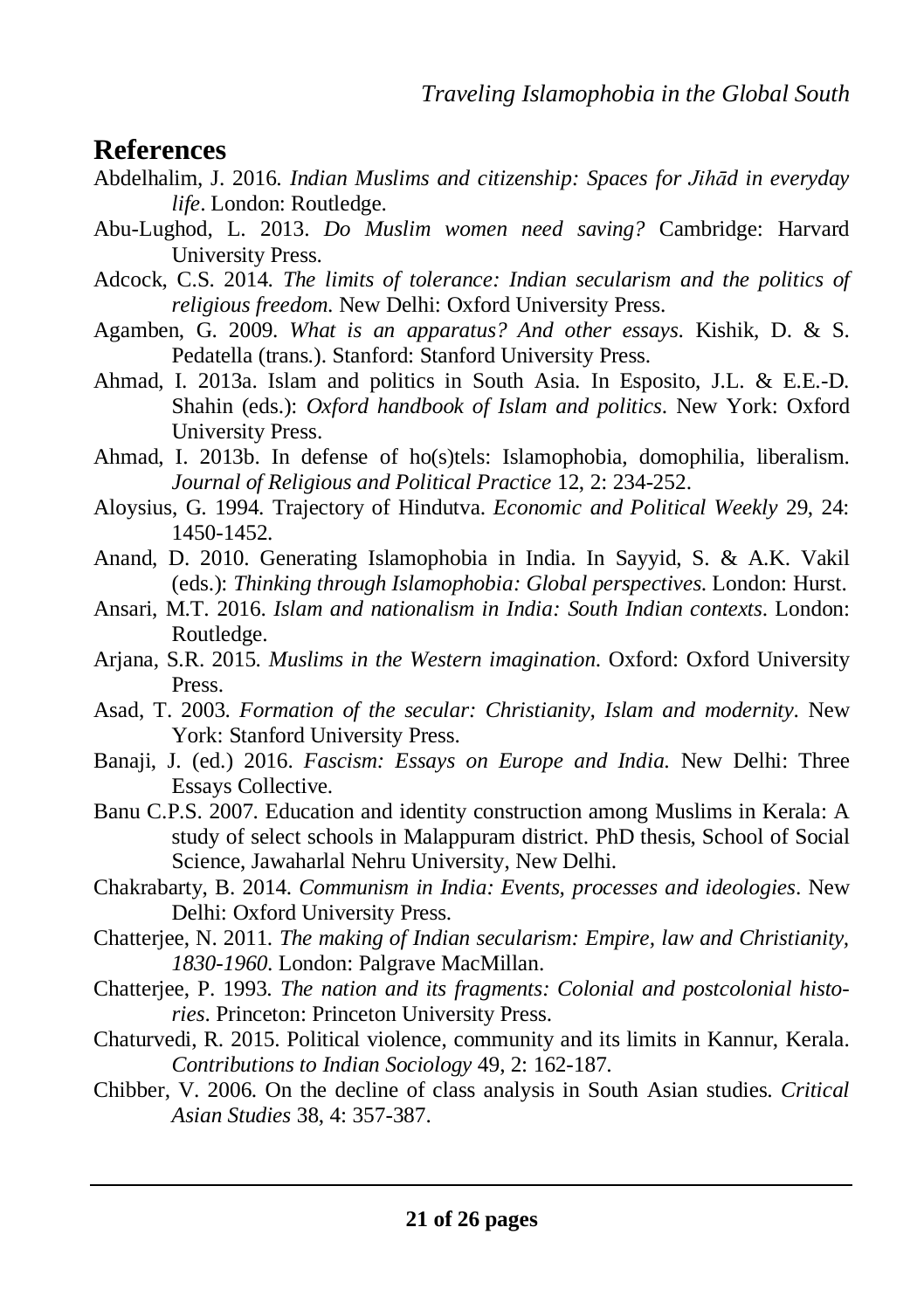- Choudhary, W.A. 2016. Celebration and rescue: Mass media portrayals of Malala Yousafzai as Muslim woman activist. PhD thesis, Department of Communication, Drexel University, Philadelphia.
- Dabashi, H. 2006. Native informers and the making of the American empire. *Al-Ahram*. Available at: http://www.weekly.ahram.org.eg/Archive/2006/797/ special.htm. (Accessed on June 13, 2018.)
- Dabashi, H. 2013. *Being a Muslim in the world*. New York: Palgrave Macmillan.
- Douglas, K. 2017. Malala Yousafzai, life narrative and the collaborative archive. *Life Writing* 14, 3: 297-311.
- Emmerich, A. 2019. Political education and legal pragmatism of Muslim organizations in India: A study of the changing nature of Muslim minority politics. *Asian Survey* 59, 3: 451-473.
- Foucault, P.-M. 2015. *The punitive society: Lectures at the College De France 1972- 1973*. Harcourt, B.E. (ed.). Burchell, G. (trans.). London: Palgrave Mac-Millan.
- Grosfuguel, R. 2012. The multiple faces of Islamophobia. *Islamophobia Studies Journal* 1, 1: 9-33.
- Haneefa, A.P.M. 2012. Generating social capital: Development of education among the Muslims of Kerala. MPhil dissertation, School of Social Science, Jawaharlal Nehru University, New Delhi.
- Hasan, L.R. 2015. This is not a paper rebellion but a made in India dissent: Dinesh Abrol. Available at: http://archive.catchnews.com/culture-news/this-is-nota-paper-rebellion-but-a-made-in-india-dissent-dinesh-abrol-1446119289. html. (Accessed on September 9, 2018.)
- Hashim, R. 2004. *Educational dualism in Malaysia: Implications for theory and practice*. Kuala Lumpur: Other Books.
- Jones, R. 2012. *Border walls: Security and the war on terror in the United States, India, and Israel*. London: Zed Books.
- Kasim, M.P. 2018. Mappila Muslim masculinities: A history of contemporary abjectification. *Men and Masculinities* 20, 10: 1-16.
- Katz, M.H. 2013. *Prayer in Islamic thought and practice*. London: Cambridge University Press.
- Kaya, A. 2011. Islamophobia as a form of governmentality: Unbearable weightiness of the politics of fear. *Willy Brandt Series of Working Papers in International Migration and Ethnic Relations* 1, 11: 3-56.
- Khoja-Moolji, S. 2018. *Forging the ideal educated girl: The production of desirable subjects in Muslim South Asia*. Berkeley: University of California Press.
- Khurshid, A. & M. Guerrero 2016. Malala Yousafzai as an empowered victim: Media narratives of girl's education, Islam, and modernity. In De Jaeghere, J.G., J. Josić, & K.S. McCleary (eds.): *Education and youth agency:*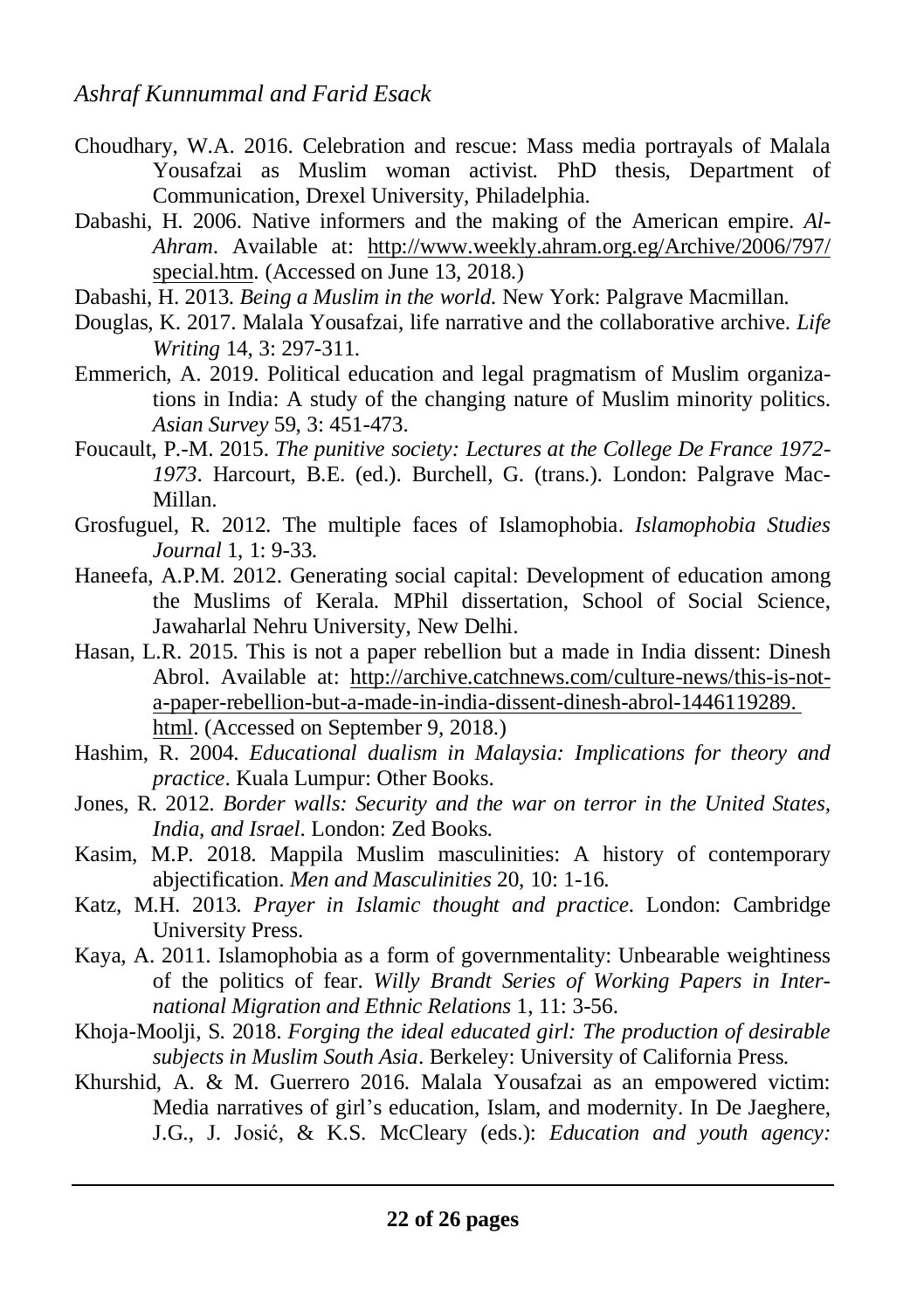*Advancing responsible adolescent development*. Cham: Springer International Publishing.

- Kiliyamannil, T.J. 2018. Interpretation of Islamic principles: Muslim movements and ethical social imaginary in Kerala. In Walters, J. (ed.): *Religious imaginations: How narratives of faith are shaping today's world*. London: Gingko Library.
- Kumar, R. (ed.) 2019a. Left politics in South Asia: Reframing the agenda. New Delhi: Aakar Books.
- Kumar, R. 2019b. Introduction: Left politics in South Asian: Reframing the agenda. In, Kumar, R. (ed.): *Left politics in South Asia: Reframing the agenda*. New Delhi: Aakar Books.
- Kunnummal, A. & F. Esack 2015. Malala Yousafzai and the post-9/11 politics of gender and governmentality. *Journal of Gender and Religion in Africa* 21, 1: 49-70.
- Kunnummal, A., P.K. Sadique, & U. Rehman 2017. On the Beemapalli police shooting: State, violence and community in Kerala. *Broadsheet on Contemporary Politics* 3, 1. Hyderabad: Anveshi Research Centre for Women Studies.
- Massoumi, N., T. Mills, & D. Miller 2017. Liberal and left movements and the rise of Islamophobia. In Mills, T., D. Miller, & N. Massoumi (eds.): *What is Islamophobia? Racism, social movements and the state*. London: Pluto Press.
- Menon, N.R. 2010. Imagined Kerala. *Economic and Political Weekly* 45, 34: 22-25.
- Mouffe, C. 1993. *The return of the political*. London: Verso.
- Mungekar, B., B.C. Munda, S.M. Vijayanand, P. Rameshan, M. Sivaraman, K.N.G. Nair, P.R. Nair, & S.I. Rajan 2008. *Government of India, planning commission: Kerala development report*. New Delhi: Academic Foundation.
- Murray, A. & J. Whyte 2011. Introduction: The lexicographer and the sovereign. In Murray, A. & J. Whyte (eds.): *Agamben dictionary*. London: Edinburgh University Press.
- Oomen, T.K. 2009. Development policy and the nature of society: Understanding the Kerala model. *Economic and Political Weekly* 44, 13: 27-31.
- Osella, F. & C. Osella 2008. Islamism and social reform in Kerala, South India. *Modern Asian Studies* 42, 2/3: 317-346.
- Pandey, G. 1999. Can a Muslim be an Indian? *Society for Comparative Study of Society and History* 41, 4: 608-629.
- Pasha, K. 1995. Muslim religious education. In Engineer, A.A. (ed.): *Kerala Muslims: A historical perspective*. New Delhi: Ajanta Publications.
- Punathil, S. 2016. From ethnic enclave to Ghetto: Violence and identity among Muslims in South Kerala. *Contributions to Indian Sociology* 50, 2: 187-213.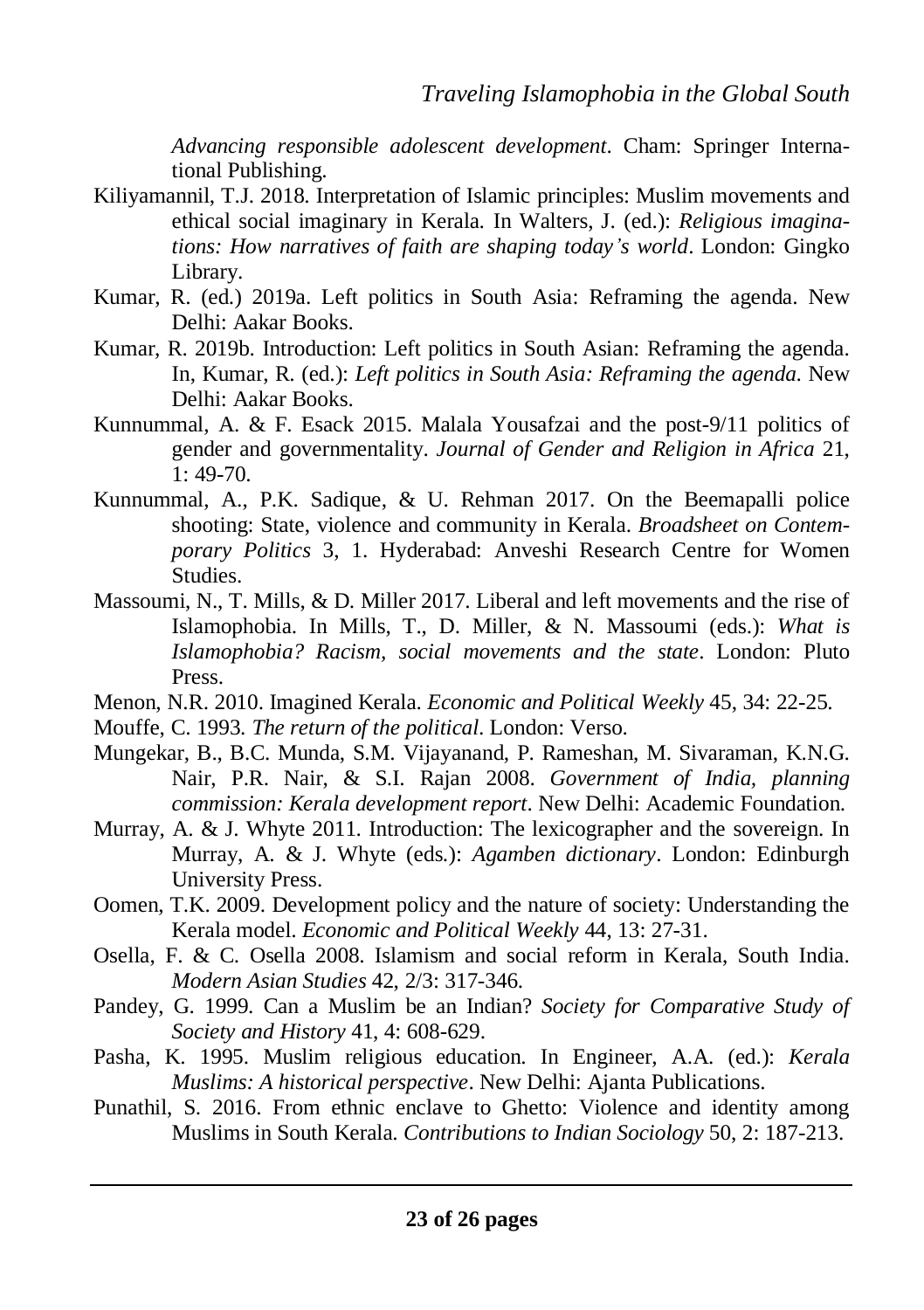- Qazi, H. & S. Shah 2017. Identity constructions through media discourses: Malala Yousafzai in Pakistani English newspapers. *Journalism Studies* 19, 11: 1597-1612.
- Rawat, R.S. & K. Satyanarayana 2016. Dalit studies: New perspectives on Indian history and society. In Ramnarayan, R.S. & K. Satyanarayana (eds.): *Dalit studies*. London: Duke University Press.
- Robinson, R. 2007. Indian Muslims: The varied dimensions of marginality. *Economic and Political Weekly* 42, 10: 839-843.
- Sadaf, S. 2017. I am Malala: Human rights and the politics of production, marketing and reception of the post-9/11 memoir. *Interventions* 19, 6: 855-871.
- Sayyid, S. 2014. A measure of Islamophobia. *Islamophobia Studies Journal* 2, 1: 10- 25.
- Shabirali, K.K. 2005. The development of Muslim women's education and its impact on Islamic culture in Malabar (1947-2000). MPhil dissertation, School of Social Science, Jawaharlal Nehru University, New Delhi.
- Shankar, S. 2009. *Scaling justice: India's supreme court, anti-terror laws, and social rights*. New Delhi: Oxford University Press.
- Smith, A.M. 1998. Laclau and Mouffe: *Radical democratic imaginary*. London: Routledge.
- Stavrakakis, Y. 2007. *Lacanian left: Psychoanalysis, theory and politics*. London: Edinburgh University Press.
- The Hindu. 2009. No Talibanization of India says supreme court. *The Hindu*. March 31, 2009. Available at: http://www.thehindu.com/todays-paper/tp-national/ tp-newdelhi/no-talibanisation-of-india-says-supreme-court/article343785. ece. (Accessed on September 2, 2016.)
- Thomas, E.A. & R.N. Shukul 2015. Framing of Malala Yousafzai: A comparative analysis of news coverage in Western and Pakistani mainstream English print and alternative media. *Media Asia* 42, 3-4: 225-241.
- Tyrer, D. & S. Sayyid 2012. Governing ghosts: Race, incorporeality and difference in post-political times. *Current Sociology* 60, 3: 353-367.
- Vakil, A.K. 2010. Who's afraid of Islamophobia. In Sayyid, S. & A.K. Vakil (eds.): *Thinking through Islamophobia: Global perspectives*. London: Hurst.
- Vanaik, A. 2017. *The rise of Hindu authoritarianism: Secular claims, communal realities*. London: Verso.
- Verma, P. (ed.). 2004. *The terror of POTA and other security legislation: A report on the people's tribunal on the prevention of terrorism act and other security legislation*. New Delhi: Human Rights Law Network.
- Walters, R. 2016. 'Shot Pakistani girl': The limitations of girls education discourses in U.K. newspaper coverage of Malala Yousafzai. *The British Journal of Politics and International Relations* 18, 3: 650-670.